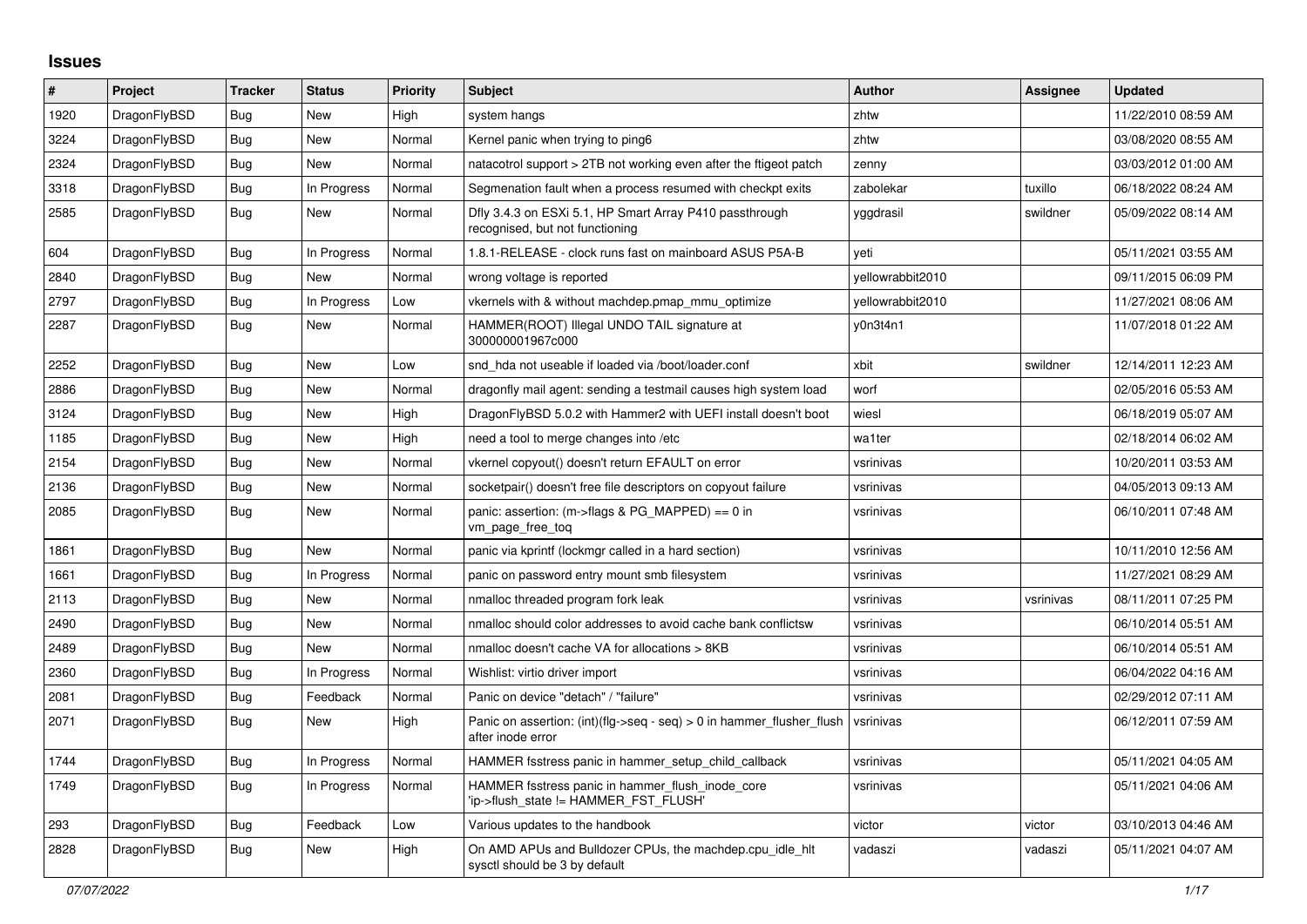| $\vert$ # | Project      | <b>Tracker</b> | <b>Status</b> | <b>Priority</b> | <b>Subject</b>                                                                                            | <b>Author</b> | Assignee | <b>Updated</b>      |
|-----------|--------------|----------------|---------------|-----------------|-----------------------------------------------------------------------------------------------------------|---------------|----------|---------------------|
| 2224      | DragonFlyBSD | Bug            | New           | Normal          | v2.13.0.291.gaa7ec - Panic on fq while installing world                                                   | tuxillo       |          | 11/18/2011 01:40 AM |
| 1819      | DragonFlyBSD | <b>Bug</b>     | In Progress   | Low             | truss - Major revamping task list                                                                         | tuxillo       | tuxillo  | 11/27/2021 08:45 AM |
| 3196      | DragonFlyBSD | <b>Bug</b>     | <b>New</b>    | Normal          | test issue after redmine upgrade (2)                                                                      | tuxillo       |          | 07/05/2019 04:33 AM |
| 1867      | DragonFlyBSD | Bug            | <b>New</b>    | Normal          | it(4) motherboard and fan problems                                                                        | tuxillo       |          | 07/08/2011 10:48 AM |
| 2282      | DragonFlyBSD | <b>Bug</b>     | In Progress   | Normal          | gdb segfaults with certain corefiles                                                                      | tuxillo       |          | 01/18/2012 04:40 PM |
| 2631      | DragonFlyBSD | Bug            | In Progress   | Low             | Verify library versioning current with full package build and switch it<br>on (after publishing packages) | tuxillo       |          | 05/11/2021 04:06 AM |
| 3157      | DragonFlyBSD | <b>Bug</b>     | New           | Normal          | TP-Link UE300 not working in 5.2-RELEASE                                                                  | tuxillo       |          | 11/15/2018 02:08 PM |
| 2629      | DragonFlyBSD | <b>Bug</b>     | <b>New</b>    | Normal          | Replace gcc44 with llvm34, clang34, and libc++                                                            | tuxillo       |          | 06/02/2014 02:30 PM |
| 2641      | DragonFlyBSD | Bug            | <b>New</b>    | Normal          | Panic when loading natapci as module                                                                      | tuxillo       |          | 05/11/2021 03:54 AM |
| 2647      | DragonFlyBSD | <b>Bug</b>     | New           | Normal          | HAMMER panic on 3.6.0                                                                                     | tuxillo       |          | 05/11/2021 03:54 AM |
| 2638      | DragonFlyBSD | Bug            | Feedback      | High            | Fix machdep.pmap_mmu_optimize                                                                             | tuxillo       |          | 05/11/2021 04:07 AM |
| 2556      | DragonFlyBSD | <b>Bug</b>     | Feedback      | Normal          | DragonFly v3.5.0.81.gd3479 - Process signal weirdness                                                     | tuxillo       |          | 12/17/2013 03:48 PM |
| 2495      | DragonFlyBSD | Bug            | <b>New</b>    | High            | DFBSD v3.3.0.960.g553fe7 - ocnt != 0" failed in<br>prop_object_release                                    | tuxillo       |          | 05/31/2022 04:08 PM |
| 2498      | DragonFlyBSD | <b>Bug</b>     | New           | Normal          | DFBSD v3.2.2-RELEASE - LIST FIRST(&bp->b dep) == NULL"<br>failed in vfs_vmio_release                      | tuxillo       |          | 05/31/2022 04:09 PM |
| 2351      | DragonFlyBSD | Bug            | In Progress   | Normal          | DFBSD v3.1.0.579.g44ccf - Stuck during startup, random freezes                                            | tuxillo       |          | 04/24/2012 08:21 AM |
| 2345      | DragonFlyBSD | Bug            | In Progress   | Normal          | DFBSD v3.1.0.457.gd679f - NFS panic on diskless station                                                   | tuxillo       |          | 04/07/2012 05:22 PM |
| 2358      | DragonFlyBSD | Bug            | In Progress   | Normal          | DFBSD v3.0.2.32.g928ca - panic: hammer: insufficient undo FIFO<br>space!                                  | tuxillo       | tuxillo  | 05/10/2021 02:50 AM |
| 1959      | DragonFlyBSD | <b>Bug</b>     | <b>New</b>    | Normal          | DFBSD v2.9.1.422.gc98f2 - Panic during boot - IPv6 and PF                                                 | tuxillo       |          | 01/13/2011 03:37 AM |
| 2171      | DragonFlyBSD | <b>Bug</b>     | <b>New</b>    | Normal          | DFBSD v2.13.0.151.gdc8442 - panic: assertion "(*ptep &<br>$(PG_MANAGED PG_V)) == PG_V''$                  | tuxillo       |          | 11/04/2011 05:06 PM |
| 2166      | DragonFlyBSD | Bug            | <b>New</b>    | Normal          | DFBSD v2.13.0.109.g05b9d - Strange lockups                                                                | tuxillo       |          | 10/29/2011 11:20 AM |
| 2129      | DragonFlyBSD | Bug            | <b>New</b>    | Normal          | DFBSD v2.11.0.661.gf9438 i386 - panic: lockmgr thrd sleep                                                 | tuxillo       |          | 09/05/2011 09:49 AM |
| 2084      | DragonFlyBSD | <b>Bug</b>     | <b>New</b>    | Normal          | DFBSD v2.11.0.242.g4d317 - panic: zone: entry not free                                                    | tuxillo       |          | 07/03/2012 01:23 AM |
| 2078      | DragonFlyBSD | Bug            | New           | Normal          | DFBSD i386 v2.11.0.201.g3ed2f - Panic during installworld into a<br>vn0 device                            | tuxillo       |          | 05/19/2011 07:50 PM |
| 1332      | DragonFlyBSD | <b>Bug</b>     | Feedback      | Normal          | DFBSD 2.2 - Booting usbcdrom/usbsticks on thinkpad hangs on<br>"BTX Halted"                               | tuxillo       |          | 05/11/2021 04:00 AM |
| 2283      | DragonFlyBSD | <b>Bug</b>     | New           | Normal          | DFBSD DragonFly v2.13.0.957.g4f459 - pmap_release: page<br>should already be gone 0xc27120bc              | tuxillo       |          | 01/23/2012 03:03 AM |
| 3314      | DragonFlyBSD | Bug            | New           | Normal          | Bring virtio_console(4) from FreeBSD                                                                      | tuxillo       | tuxillo  | 05/29/2022 08:24 AM |
| 2630      | DragonFlyBSD | Bug            | New           | Normal          | Bring in latest iconv fixes from FreeBSD10 as well as csmapper<br>updates                                 | tuxillo       |          | 05/11/2021 03:54 AM |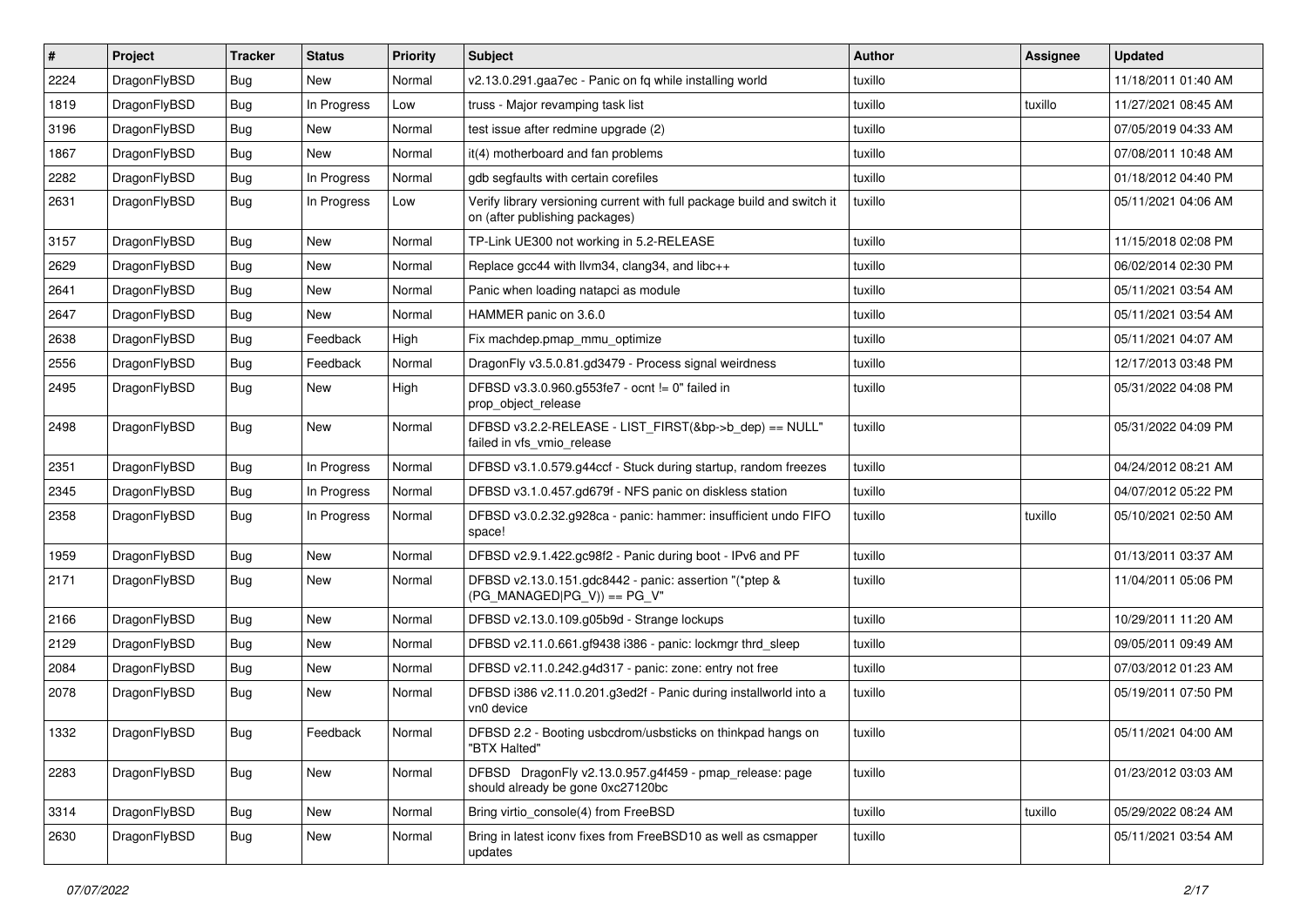| #    | Project      | <b>Tracker</b> | <b>Status</b> | <b>Priority</b> | Subject                                                                                | <b>Author</b>     | <b>Assignee</b> | <b>Updated</b>      |
|------|--------------|----------------|---------------|-----------------|----------------------------------------------------------------------------------------|-------------------|-----------------|---------------------|
| 2636 | DragonFlyBSD | Bug            | Feedback      | Low             | Add -x flag to iostat (a la solaris)                                                   | tuxillo           |                 | 05/11/2021 04:07 AM |
| 3295 | DragonFlyBSD | Bug            | In Progress   | Normal          | Adapt devel/libvirt for nvmm                                                           | tuxillo           | tuxillo         | 11/03/2021 04:56 PM |
| 2140 | DragonFlyBSD | <b>Bug</b>     | New           | High            | hammer_io_delallocate panic with 'duplicate entry' message                             | ttw               |                 | 10/07/2011 12:22 PM |
| 3231 | DragonFlyBSD | <b>Bug</b>     | New           | Normal          | wifi drops on 5.8                                                                      | tse               |                 | 04/06/2020 05:08 AM |
| 3170 | DragonFlyBSD | Bug            | <b>New</b>    | Normal          | repeatable nfsd crash                                                                  | tse               |                 | 06/11/2020 05:52 AM |
| 3225 | DragonFlyBSD | <b>Bug</b>     | New           | Normal          | nfsd freeze when using gemu                                                            | tse               |                 | 03/17/2020 11:52 AM |
| 3199 | DragonFlyBSD | <b>Bug</b>     | New           | Normal          | PFS label not found panic                                                              | tse               |                 | 08/21/2019 03:51 AM |
| 3197 | DragonFlyBSD | <b>Bug</b>     | <b>New</b>    | Normal          | DragonFly upgrades                                                                     | tse               |                 | 04/18/2020 04:18 PM |
| 3208 | DragonFlyBSD | <b>Bug</b>     | New           | Normal          | Crash related to nfsd                                                                  | tse               |                 | 06/11/2020 05:52 AM |
| 806  | DragonFlyBSD | Bug            | Feedback      | Normal          | boot error on MacBook                                                                  | tralamazza        |                 | 06/04/2022 05:28 AM |
| 3252 | DragonFlyBSD | <b>Bug</b>     | New           | Normal          | tcsetattr/tcgetattr set errno incorrectly on non-TTY                                   | tonyc             |                 | 10/26/2020 09:34 PM |
| 3319 | DragonFlyBSD | <b>Bug</b>     | New           | Normal          | setproctitle() calls can change effect of later setproctitle() calls                   | tonyc             |                 | 06/29/2022 06:10 PM |
| 1282 | DragonFlyBSD | <b>Bug</b>     | Feedback      | Normal          | panic (trap 12) when booting SMP kernel on Atom 330 (dual core)                        | tomaz.borstnar    |                 | 05/11/2021 04:00 AM |
| 1579 | DragonFlyBSD | <b>Bug</b>     | Feedback      | Normal          | dfly 2.4.1 does not like HP DL360G4p and Smart Array 6400 with<br>MSA20                | tomaz.borstnar    | tuxillo         | 06/02/2014 02:44 PM |
| 2473 | DragonFlyBSD | Bug            | <b>New</b>    | Normal          | Kernel crash when trying to up the wpi0 device (Dfly<br>v3.3.0.758.g47388-DEVELOPMENT) | tomaz             |                 | 02/24/2014 08:50 AM |
| 2930 | DragonFlyBSD | Bug            | <b>New</b>    | High            | 'objcache' causes panic during 'nfs_readdir'                                           | tofergus          |                 | 07/26/2016 01:09 PM |
| 2931 | DragonFlyBSD | <b>Bug</b>     | New           | Low             | 'gdb' of 'vkernel' unable to print backtrace                                           | tofergus          |                 | 07/26/2016 01:51 PM |
| 2812 | DragonFlyBSD | <b>Bug</b>     | New           | Normal          | Panic on Intel DE3815TYKHE                                                             | tmorp             |                 | 05/14/2015 03:14 PM |
| 3184 | DragonFlyBSD | <b>Bug</b>     | <b>New</b>    | Normal          | tsleep(9) return value when PCATCH specified                                           | tkusumi           |                 | 04/03/2019 06:49 AM |
| 3316 | DragonFlyBSD | Bug            | <b>New</b>    | Normal          | hammer2_dirent_create() allows creating >1 dirents with the same<br>name               | tkusumi           |                 | 06/05/2022 12:35 PM |
| 2857 | DragonFlyBSD | Bug            | New           | Normal          | hammer stalls via bitcoin-qt                                                           | tkusumi           |                 | 11/30/2015 06:52 AM |
| 3269 | DragonFlyBSD | Bug            | In Progress   | Normal          | Is double-buffer'd buf still required by HAMMER2 ?                                     | tkusumi           |                 | 05/12/2021 04:09 PM |
| 3246 | DragonFlyBSD | Bug            | <b>New</b>    | Normal          | HAMMER2 unable to handle ENOSPC properly                                               | tkusumi           |                 | 09/04/2020 11:11 AM |
| 3249 | DragonFlyBSD | Bug            | New           | Normal          | HAMMER2 fsync(2) not working properly                                                  | tkusumi           |                 | 09/21/2020 07:07 AM |
| 3266 | DragonFlyBSD | Bug            | New           | High            | Filesystems broken due to "KKASSERT(count &<br>TOK_COUNTMASK);"                        | tkusumi           |                 | 03/15/2021 01:21 PM |
| 3142 | DragonFlyBSD | Submit         | New           | Normal          | lib/libdmsg: Unbreak using new API EVP_CIPHER_CTX_new()                                | tkusumi           |                 | 07/08/2018 04:18 AM |
| 3312 | DragonFlyBSD | Submit         | New           | Normal          | hammer2: redundant chain modify after chain creation                                   | tkusumi           |                 | 05/15/2022 01:35 PM |
| 2459 | DragonFlyBSD | <b>Bug</b>     | Feedback      | Normal          | apic problems with HP Probook 4510s                                                    | thowe             |                 | 11/27/2021 08:22 AM |
| 2296 | DragonFlyBSD | Bug            | In Progress   | High            | panic: assertion "m->wire count > 0" failed                                            | thomas.nikolajsen |                 | 08/30/2012 06:09 AM |
| 2436 | DragonFlyBSD | <b>Bug</b>     | New           | Normal          | panic: assertion "lp->lwp_qcpu == dd->cpuid" failed in<br>dfly_acquire_curproc         | thomas.nikolajsen |                 | 01/23/2013 11:07 AM |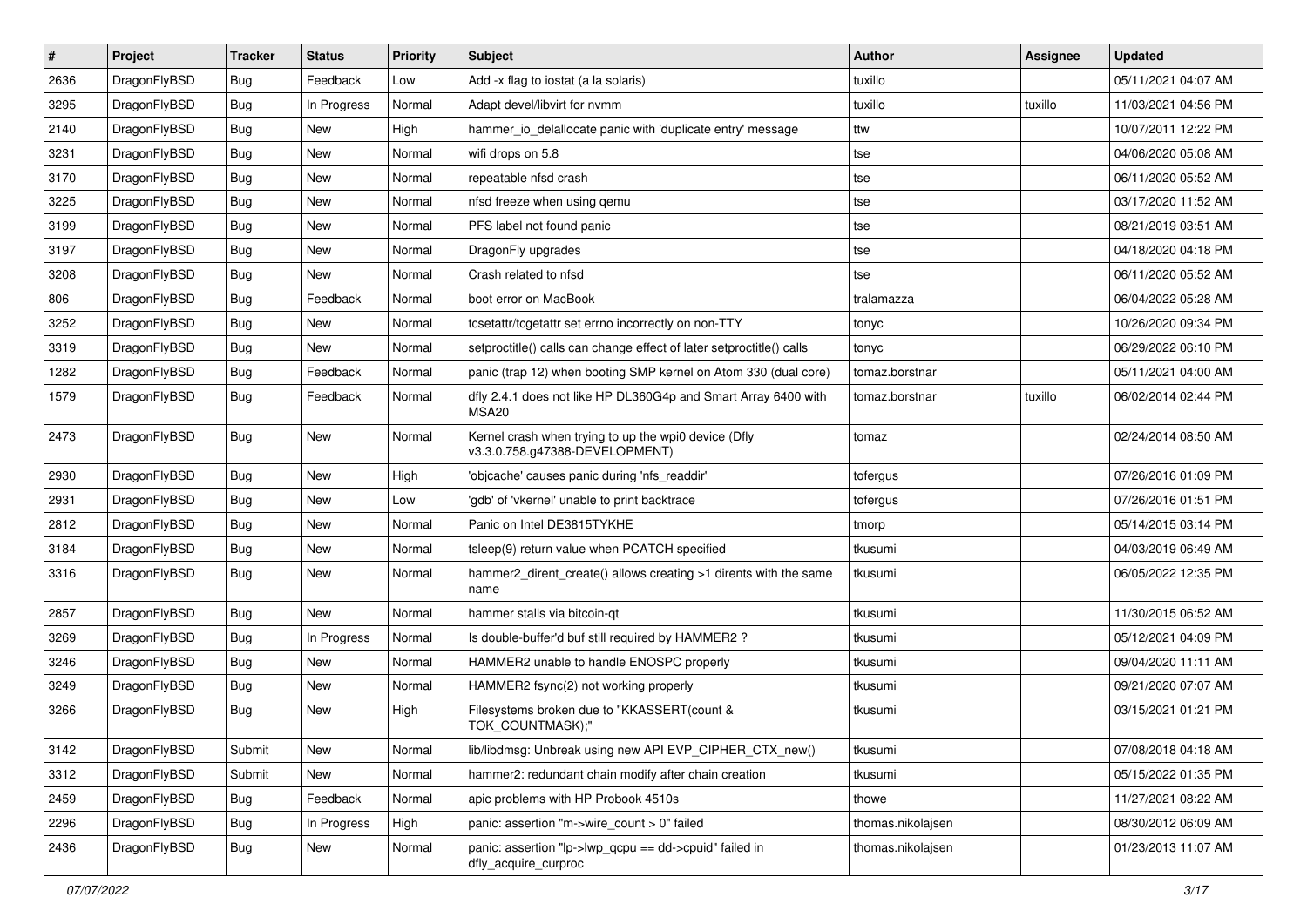| #    | Project      | <b>Tracker</b> | <b>Status</b> | <b>Priority</b> | Subject                                                                                                  | <b>Author</b>     | <b>Assignee</b> | <b>Updated</b>      |
|------|--------------|----------------|---------------|-----------------|----------------------------------------------------------------------------------------------------------|-------------------|-----------------|---------------------|
| 2609 | DragonFlyBSD | Bug            | New           | Normal          | master: panic: assertion<br>"LWKT_TOKEN_HELD_ANY(vm_object_token(object))" failed in<br>swp_pager_lookup | thomas.nikolajsen |                 | 11/28/2013 11:36 AM |
| 285  | DragonFlyBSD | <b>Bug</b>     | Feedback      | Low             | interrupt latency with re without ip address configured                                                  | thomas.nikolajsen |                 | 02/20/2014 10:30 AM |
| 1984 | DragonFlyBSD | <b>Bug</b>     | <b>New</b>    | Normal          | hammer mount fails after crash - HAMMER: FIFO record bad head<br>signature                               | thomas.nikolajsen |                 | 03/08/2011 06:57 PM |
| 1127 | DragonFlyBSD | Bug            | Feedback      | Low             | cdrom drive not detected                                                                                 | tgr               | corecode        | 01/15/2015 08:55 AM |
| 3113 | DragonFlyBSD | Bug            | In Progress   | Urgent          | Booting vKernel fails due being out of swap space                                                        | tcullen           |                 | 05/11/2021 04:14 AM |
| 3036 | DragonFlyBSD | <b>Bug</b>     | <b>New</b>    | Normal          | panic in icmp_redirect_start() ASSERT_IN_NETISR(0)                                                       | tautolog          |                 | 05/11/2017 07:27 PM |
| 2921 | DragonFlyBSD | Submit         | <b>New</b>    | Normal          | Allow moused to accept userland mouse events                                                             | tautolog          |                 | 05/11/2021 04:08 AM |
| 3135 | DragonFlyBSD | Submit         | New           | Normal          | Add EVFILT_RECV and EVFILT_SEND                                                                          | tautolog          |                 | 05/25/2018 09:59 PM |
| 3217 | DragonFlyBSD | Bug            | New           | Normal          | rescue tools: make install fails if rescue folder doesn't exist                                          | t dfbsd           |                 | 11/27/2019 08:16 PM |
| 2915 | DragonFlyBSD | <b>Bug</b>     | <b>New</b>    | High            | Hammer mirror-copy problem                                                                               | t dfbsd           |                 | 08/25/2016 05:28 AM |
| 3205 | DragonFlyBSD | <b>Bug</b>     | Feedback      | High            | Go compiler net test failing                                                                             | t_dfbsd           | tuxillo         | 05/10/2021 02:45 AM |
| 243  | DragonFlyBSD | <b>Bug</b>     | Feedback      | Normal          | weird behavior in the shell                                                                              | swildner          |                 | 05/31/2022 02:51 PM |
| 1913 | DragonFlyBSD | <b>Bug</b>     | New           | Normal          | panic: assertion: ip->flush_state != HAMMER_FST_FLUSH in<br>hammer_flush_inode_core                      | swildner          |                 | 11/20/2010 05:27 PM |
| 2509 | DragonFlyBSD | Bug            | <b>New</b>    | Normal          | Redefinition of DIRBLKSIZ in restore(8)                                                                  | swildner          |                 | 06/04/2022 04:40 AM |
| 1907 | DragonFlyBSD | <b>Bug</b>     | New           | Normal          | Hammer crash in hammer flusher flush()                                                                   | swildner          |                 | 11/11/2010 05:07 AM |
| 2082 | DragonFlyBSD | <b>Bug</b>     | <b>New</b>    | Normal          | dfbsd 2.10.1 amd64 - mc port build error with 'bmake bin-install'                                        | sun-doctor        |                 | 05/25/2011 07:18 PM |
| 2020 | DragonFlyBSD | <b>Bug</b>     | New           | Low             | Port brcm80211 driver from Linux to DragonFly BSD                                                        | studer            |                 | 03/05/2011 10:54 PM |
| 2055 | DragonFlyBSD | <b>Bug</b>     | New           | Normal          | ssh + IPV6 + bridge => connection freezes                                                                | steve             |                 | 04/24/2011 07:13 PM |
| 2004 | DragonFlyBSD | <b>Bug</b>     | <b>New</b>    | Normal          | LWKT_WAIT_IPIQ panic                                                                                     | steve             |                 | 03/08/2011 05:46 PM |
| 3129 | DragonFlyBSD | <b>Bug</b>     | <b>New</b>    | High            | Kernel panic with 5.2.0 on A2SDi-4C-HLN4F                                                                | stateless         |                 | 04/24/2018 12:50 AM |
| 2586 | DragonFlyBSD | <b>Bug</b>     | New           | Normal          | pf: "modulate" state seems problematic                                                                   | srussell          |                 | 09/25/2013 07:36 PM |
| 2077 | DragonFlyBSD | <b>Bug</b>     | <b>New</b>    | Normal          | USB devices conflicting                                                                                  | srussell          |                 | 05/17/2011 05:12 PM |
| 2587 | DragonFlyBSD | <b>Bug</b>     | New           | Normal          | SATA DVD writer not detected by DragonFly                                                                | srussell          |                 | 09/04/2020 08:55 AM |
| 2936 | DragonFlyBSD | <b>Bug</b>     | New           | Normal          | loader.efi crashes while loading kernel                                                                  | spaceille         |                 | 08/20/2016 06:17 AM |
| 1964 | DragonFlyBSD | <b>Bug</b>     | <b>New</b>    | Normal          | iwn (panic assertion : wlan assert serialized)                                                           | sjmm.ptr          | josepht         | 02/01/2011 12:57 PM |
| 2141 | DragonFlyBSD | <b>Bug</b>     | New           | Urgent          | loader and/or documentation broken                                                                       | sjg               |                 | 01/20/2012 10:51 AM |
| 2061 | DragonFlyBSD | <b>Bug</b>     | New           | Normal          | USB keyboard boot panic                                                                                  | sjg               |                 | 05/04/2012 12:20 AM |
| 1302 | DragonFlyBSD | <b>Bug</b>     | In Progress   | Normal          | Checkpoint regression?                                                                                   | sjg               | sjg             | 07/10/2013 05:22 PM |
| 1786 | DragonFlyBSD | <b>Bug</b>     | New           | Normal          | Calling NULL function pointer initiates panic loop                                                       | sjg               |                 | 10/11/2010 05:28 PM |
| 1935 | DragonFlyBSD | <b>Bug</b>     | New           | Normal          | mouse does not work after switching between x and console                                                | shamaz            |                 | 12/13/2010 10:06 AM |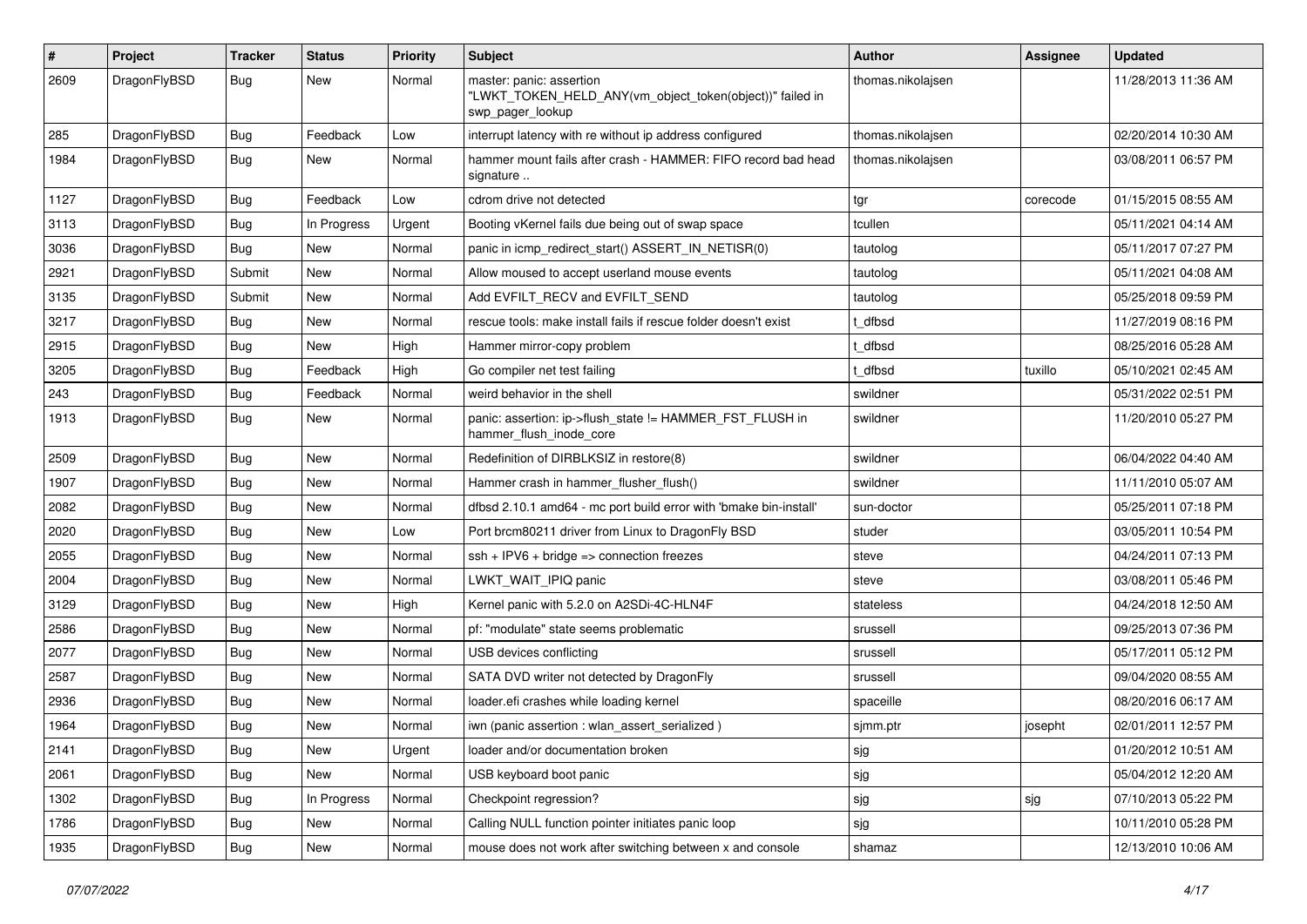| $\pmb{\#}$ | Project      | <b>Tracker</b> | <b>Status</b> | <b>Priority</b> | Subject                                                                                         | <b>Author</b> | Assignee | <b>Updated</b>      |
|------------|--------------|----------------|---------------|-----------------|-------------------------------------------------------------------------------------------------|---------------|----------|---------------------|
| 2820       | DragonFlyBSD | Bug            | New           | Normal          | TP-Link USB Wi-Fi adapter cannot be reattached to the system                                    | shamaz        |          | 05/22/2015 09:45 PM |
| 1884       | DragonFlyBSD | Bug            | New           | Normal          | System completely freezes while listening music (devbuf: malloc<br>limit exceeded)              | shamaz        |          | 01/24/2011 05:00 PM |
| 2891       | DragonFlyBSD | Bug            | <b>New</b>    | Normal          | Kernel panic in IEEE802.11 related code                                                         | shamaz        |          | 05/29/2016 05:49 PM |
| 2863       | DragonFlyBSD | Bug            | <b>New</b>    | Normal          | HAMMER synch tid is zero                                                                        | shamaz        |          | 12/12/2015 11:24 PM |
| 1961       | DragonFlyBSD | Bug            | New           | Normal          | Can't create dump from DDB                                                                      | shamaz        |          | 01/29/2011 09:02 PM |
| 2124       | DragonFlyBSD | Bug            | New           | Normal          | getty repeating too quickly on port /dev/ttyv0                                                  | sgeorge.ml    |          | 09/01/2011 04:28 AM |
| 2396       | DragonFlyBSD | Bug            | Feedback      | High            | Latest 3.1 development version core dumps while destroying master<br><b>PFS</b>                 | sgeorge       |          | 01/23/2013 04:10 PM |
| 2347       | DragonFlyBSD | Bug            | Feedback      | High            | Hammer PFSes destroy does not give back full space allocated to<br><b>PFS</b>                   | sgeorge       |          | 07/19/2012 01:11 AM |
| 2924       | DragonFlyBSD | Bug            | New           | Normal          | cat -v fails to tag characters in extended table with M- prefix with<br>some locales            | sevan         |          | 07/11/2016 07:18 AM |
| 3160       | DragonFlyBSD | Submit         | In Progress   | Normal          | State the implementation difference in pkill/pgrep manual                                       | sevan         | tuxillo  | 06/03/2022 05:15 PM |
| 2933       | DragonFlyBSD | Submit         | New           | Normal          | Remove unix domain socket support from cat(1)                                                   | sevan         |          | 08/01/2016 08:10 PM |
| 1944       | DragonFlyBSD | Bug            | New           | Normal          | panic: backing object 0xdea7b258 was somehow re-referenced<br>during collapse!                  | sepherosa     |          | 12/27/2010 02:06 AM |
| 2042       | DragonFlyBSD | <b>Bug</b>     | <b>New</b>    | Normal          | kernel panic, when run boot0cfg                                                                 | sepherosa     |          | 05/31/2022 03:01 PM |
| 2100       | DragonFlyBSD | Bug            | Feedback      | Normal          | devfs related panic                                                                             | sepherosa     | alexh    | 07/10/2011 02:29 PM |
| 2123       | DragonFlyBSD | <b>Bug</b>     | <b>New</b>    | Normal          | hammer is losing files                                                                          | schmir        |          | 08/30/2011 07:56 PM |
| 3047       | DragonFlyBSD | Bug            | New           | Normal          | HAMMER critical write error                                                                     | samuel        |          | 06/19/2019 09:50 AM |
| 2549       | DragonFlyBSD | Bug            | In Progress   | Normal          | netgraph7: Kernel page fault.                                                                   | russiane39    | nant     | 05/10/2013 11:20 PM |
| 2316       | DragonFlyBSD | Bug            | <b>New</b>    | Normal          | Ungraceful invalid password handling for adding a new user in the<br>installer                  | rune          |          | 04/27/2012 11:23 PM |
| 1489       | DragonFlyBSD | Bug            | Feedback      | Normal          | panic: ufs_dirbad: bad dir                                                                      | rumcic        |          | 03/10/2013 04:34 AM |
| 2080       | DragonFlyBSD | Bug            | New           | Normal          | panic: lockmgr thrd_sleep: called from interrupt, ipi, or hard code<br>section                  | rumcic        |          | 05/30/2011 05:06 PM |
| 1249       | DragonFlyBSD | Bug            | Feedback      | Normal          | panic: ffs_vfree: freeing free inode                                                            | rumcic        |          | 03/10/2013 05:13 AM |
| 1218       | DragonFlyBSD | Bug            | In Progress   | Normal          | panic: assertion: $error == 0$ in hammer start transaction                                      | rumcic        |          | 05/11/2021 04:00 AM |
| 1874       | DragonFlyBSD | <b>Bug</b>     | New           | Normal          | mpd listening on all IPs, accepting only on one                                                 | rumcic        |          | 05/08/2011 01:01 PM |
| 998        | DragonFlyBSD | <b>Bug</b>     | In Progress   | Normal          | Unconfiguring a vn while it is mounted                                                          | rumcic        | tuxillo  | 05/11/2021 04:00 AM |
| 1873       | DragonFlyBSD | <b>Bug</b>     | New           | Normal          | Panic upon usb mouse detach and reattaching                                                     | rumcic        |          | 02/01/2011 09:53 AM |
| 1250       | DragonFlyBSD | Bug            | Feedback      | Normal          | Panic upon plugging an USB flash drive into the machine                                         | rumcic        |          | 03/10/2013 05:17 AM |
| 1580       | DragonFlyBSD | Bug            | Feedback      | Normal          | Panic (Fatal trap 12: page fault while in kernel mode) while playing<br>with pf and netif names | rumcic        |          | 12/21/2018 01:21 AM |
| 2072       | DragonFlyBSD | <b>Bug</b>     | New           | Normal          | Fatal trap 12: stopped at lwkt_send_ipiq3                                                       | rumcic        |          | 05/17/2011 04:12 AM |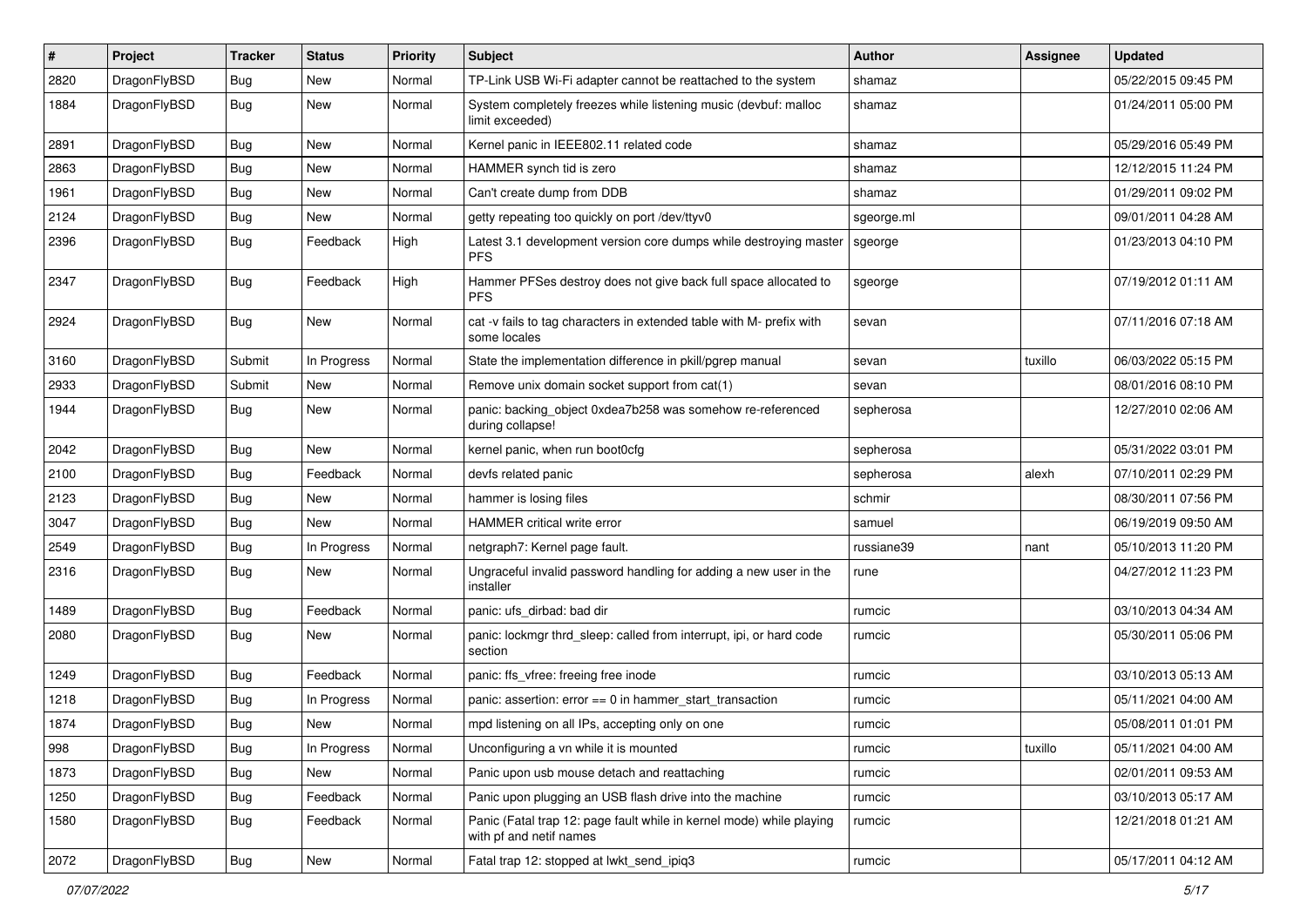| #    | Project      | <b>Tracker</b> | <b>Status</b> | <b>Priority</b> | Subject                                                                                                                                                                                           | <b>Author</b> | Assignee | <b>Updated</b>      |
|------|--------------|----------------|---------------|-----------------|---------------------------------------------------------------------------------------------------------------------------------------------------------------------------------------------------|---------------|----------|---------------------|
| 1975 | DragonFlyBSD | Bug            | <b>New</b>    | Normal          | Applications seg fault in select() and poll()                                                                                                                                                     | rumcic        |          | 05/31/2022 02:58 PM |
| 2423 | DragonFlyBSD | <b>Bug</b>     | New           | Urgent          | After multiple panics/locks, hitting KKASSERT in<br>hammer init cursor                                                                                                                            | rumcic        |          | 09/18/2012 02:28 AM |
| 1192 | DragonFlyBSD | Submit         | New           | Normal          | KKASSERTs in sys/kern/uipc_{msg,socket}.c are too strict                                                                                                                                          | rumcic        |          | 05/11/2021 04:07 AM |
| 2887 | DragonFlyBSD | Bug            | New           | Low             | Missing extattr_namespace_to_string and<br>extattr_string_to_namespace functions                                                                                                                  | rubenk        |          | 02/06/2016 05:09 AM |
| 3141 | DragonFlyBSD | Bug            | <b>New</b>    | Normal          | dhclient blocks boot process                                                                                                                                                                      | rowo          |          | 12/16/2018 11:01 AM |
| 2738 | DragonFlyBSD | Bug            | <b>New</b>    | Normal          | Hammer: Strange behavior when trying to recover old version of<br>moved file                                                                                                                      | roland        |          | 11/20/2014 08:02 AM |
| 2626 | DragonFlyBSD | Bug            | New           | Normal          | iwn driver drops with error: "firmware error 'iwn_intr: fatal firmware<br>error"                                                                                                                  | rodyaj        |          | 01/09/2014 05:50 AM |
| 600  | DragonFlyBSD | Bug            | New           | Low             | /sys/libkern/karc4random                                                                                                                                                                          | robin carey5  | profmakx | 01/19/2015 03:07 AM |
| 2430 | DragonFlyBSD | Bug            | New           | Normal          | Alternate Password Hash method                                                                                                                                                                    | robin.carey1  |          | 10/07/2012 06:28 AM |
| 2138 | DragonFlyBSD | Bug            | New           | Normal          | > 100% CPU usage                                                                                                                                                                                  | robin.carey1  |          | 09/26/2011 12:20 PM |
| 1836 | DragonFlyBSD | Bug            | New           | Normal          | Incorrect TCP checksum show up in tcpdump                                                                                                                                                         | robgar1       |          | 05/15/2022 11:22 AM |
| 2675 | DragonFlyBSD | Bug            | New           | Low             | Ultimate N WiFi Link 5300 get iwn intr: fatal firmware error on 5GHz                                                                                                                              | revuwa        |          | 05/11/2021 04:07 AM |
| 2822 | DragonFlyBSD | Bug            | New           | Normal          | USB 3.0 stick throws "reading primary partition table: error<br>accessing offset 000[] for 152" error, while the stick works on any<br>other OS I tested                                          | revuwa        | profmakx | 06/29/2015 05:56 AM |
| 3313 | DragonFlyBSD | Bug            | New           | Normal          | Can't boot from my live USB at all. The kernel loading process<br>hangs.                                                                                                                          | rempas        |          | 06/03/2022 12:16 AM |
| 1560 | DragonFlyBSD | Bug            | Feedback      | Normal          | Unable to modify partition table on ThinkPad T61p during install                                                                                                                                  | rehsack       |          | 01/15/2015 08:57 AM |
| 2371 | DragonFlyBSD | Bug            | <b>New</b>    | Normal          | Timezone problem with America/Sao Paulo                                                                                                                                                           | raitech       |          | 05/17/2012 01:42 PM |
| 1917 | DragonFlyBSD | Bug            | New           | Normal          | panic: assertion: (RB_EMPTY(&ip->rec_tree) && (ip->flags &<br>HAMMER_INODE_XDIRTY) == 0)    (!RB_EMPTY(&ip->rec_tree)<br>&& (ip->flags & HAMMER_INODE_XDIRTY) != 0) in<br>hammer_flush_inode_done | qhwt.dfly     |          | 11/24/2010 03:23 AM |
| 1942 | DragonFlyBSD | Bug            | New           | Normal          | locking against myself in getcacheblk()?                                                                                                                                                          | qhwt.dfly     |          | 05/31/2022 02:15 PM |
| 1876 | DragonFlyBSD | Bug            | New           | Normal          | devfs in jail + logging out from console(ttyv1+) -> panic                                                                                                                                         | qhwt.dfly     | tuxillo  | 05/31/2022 03:24 PM |
| 1387 | DragonFlyBSD | Bug            | Feedback      | Normal          | zero-size malloc and ps: kvm_getprocs: Bad address                                                                                                                                                | qhwt+dfly     |          | 05/11/2021 04:00 AM |
| 1368 | DragonFlyBSD | Bug            | In Progress   | Normal          | suspend signal race?                                                                                                                                                                              | qhwt+dfly     |          | 05/11/2021 03:51 AM |
| 1577 | DragonFlyBSD | <b>Bug</b>     | Feedback      | Normal          | panic: assertion: leaf->base.obj_id == ip->obj_id in<br>hammer ip delete range                                                                                                                    | qhwt+dfly     |          | 05/11/2021 04:01 AM |
| 570  | DragonFlyBSD | <b>Bug</b>     | Feedback      | Normal          | 1.8.x: ACPI problems                                                                                                                                                                              | qhwt+dfly     |          | 06/02/2014 03:45 AM |
| 3245 | DragonFlyBSD | <b>Bug</b>     | New           | Normal          | panic: free: guard1x fail, i915 load from loader.conf                                                                                                                                             | polachok      |          | 08/21/2020 10:36 AM |
| 1101 | DragonFlyBSD | <b>Bug</b>     | Feedback      | Normal          | ohci related panic                                                                                                                                                                                | polachok      |          | 05/11/2021 04:00 AM |
| 2496 | DragonFlyBSD | <b>Bug</b>     | New           | Normal          | NTFS malloc limit exceeded                                                                                                                                                                        | plasmob       | tuxillo  | 02/19/2013 08:47 AM |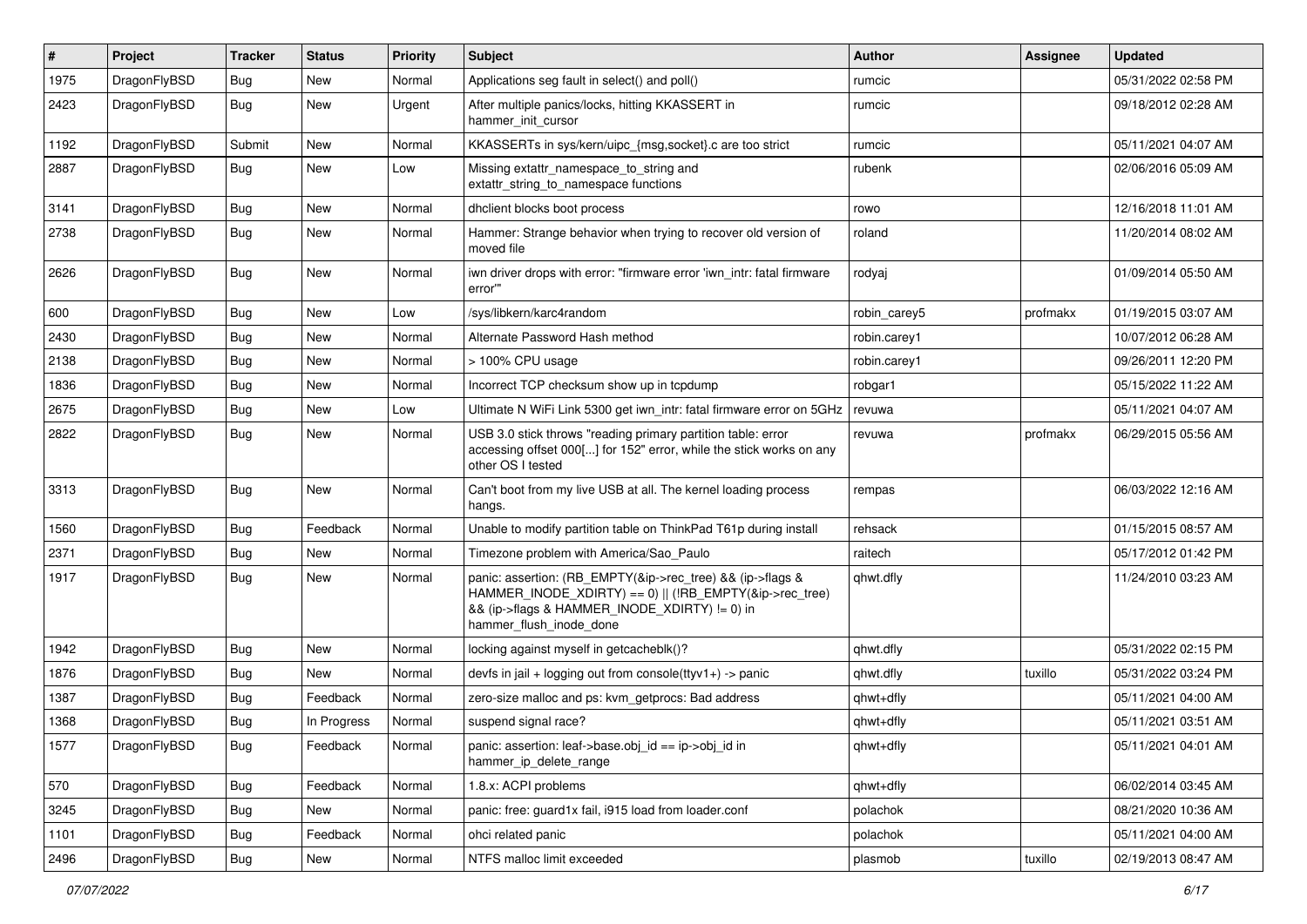| $\sharp$ | Project      | <b>Tracker</b> | <b>Status</b> | <b>Priority</b> | Subject                                                                                                        | <b>Author</b> | Assignee | <b>Updated</b>      |
|----------|--------------|----------------|---------------|-----------------|----------------------------------------------------------------------------------------------------------------|---------------|----------|---------------------|
| 3239     | DragonFlyBSD | Bug            | New           | Normal          | unable to SIGKILL glitched emacs                                                                               | piecuch       |          | 05/26/2020 03:30 AM |
| 3238     | DragonFlyBSD | Bug            | New           | Normal          | race conditions when printing from vkernel console                                                             | piecuch       |          | 05/19/2020 02:50 PM |
| 3302     | DragonFlyBSD | <b>Bug</b>     | New           | Normal          | Will not boot on System76 Lemur Pro (lemp10)                                                                   | piecuch       |          | 11/03/2021 10:21 AM |
| 3298     | DragonFlyBSD | Bug            | New           | Normal          | Running "w" and having logged in via XDM through VNC, "w" prints<br>an extra error message                     | piecuch       |          | 10/25/2021 09:16 AM |
| 2557     | DragonFlyBSD | <b>Bug</b>     | New           | Normal          | stock 3.4.1 kernel halts during booting if dm and dm_target_crypt<br>are loaded and RAID controller is present | phma          |          | 05/12/2013 10:38 PM |
| 2331     | DragonFlyBSD | Bug            | <b>New</b>    | Normal          | reading mouse mode from unopen file descriptor hangs mouse<br>driver                                           | phma          |          | 03/14/2012 09:43 AM |
| 1559     | DragonFlyBSD | Bug            | New           | Normal          | kernel trap                                                                                                    | phma          |          | 11/27/2021 08:43 AM |
| 2552     | DragonFlyBSD | Bug            | <b>New</b>    | Low             | hammer recovery should indicate progress                                                                       | phma          |          | 05/03/2013 12:13 AM |
| 2387     | DragonFlyBSD | <b>Bug</b>     | New           | Normal          | hammer ignores -t during dedup                                                                                 | phma          |          | 06/17/2012 12:30 PM |
| 2547     | DragonFlyBSD | Bug            | <b>New</b>    | High            | crashed while doing a dry run of pkg rolling-replace                                                           | phma          |          | 04/18/2013 10:40 PM |
| 2389     | DragonFlyBSD | <b>Bug</b>     | New           | Normal          | computer crashed while listing processes                                                                       | phma          |          | 06/18/2012 02:49 PM |
| 2306     | DragonFlyBSD | Bug            | New           | Normal          | a crash starts the kernel debugger in text mode, but just reboots in X                                         | phma          |          | 02/11/2012 08:02 PM |
| 2311     | DragonFlyBSD | <b>Bug</b>     | <b>New</b>    | Normal          | Xorg crash having something to do with drm                                                                     | phma          |          | 02/22/2012 09:59 AM |
| 3247     | DragonFlyBSD | Bug            | New           | Normal          | Kernel panic doing nothing much                                                                                | phma          |          | 09/12/2020 11:40 PM |
| 2611     | DragonFlyBSD | Bug            | <b>New</b>    | Normal          | Change in IP address results in network not working                                                            | phma          |          | 12/05/2013 07:55 PM |
| 2816     | DragonFlyBSD | Bug            | New           | Normal          | A multitasking process being debugged can get stuck                                                            | phma          |          | 05/19/2015 03:57 AM |
| 1951     | DragonFlyBSD | Bug            | <b>New</b>    | Normal          | dma_timeouts at phyaddr on a good hdd                                                                          | peur.neu      |          | 01/04/2011 07:12 AM |
| 1990     | DragonFlyBSD | Bug            | New           | Normal          | /mnt too large to mount                                                                                        | peur.neu      |          | 02/16/2011 11:24 PM |
| 1943     | DragonFlyBSD | Bug            | New           | Normal          | hammer assertion panic                                                                                         | peter         |          | 12/27/2010 12:45 AM |
| 2970     | DragonFlyBSD | Bug            | New           | Normal          | kernel 4.7: "Is -I" causes panic on UDF filesystem: "bgetvp -<br>overlapping buffer"                           | peeter        |          | 12/21/2016 02:46 AM |
| 3226     | DragonFlyBSD | Bug            | New           | Normal          | Xorg freezes in vm: thread stuck in "objtrm1"                                                                  | peeter        |          | 04/08/2020 02:10 AM |
| 2248     | DragonFlyBSD | Bug            | New           | Normal          | sysctl panic                                                                                                   | pavalos       |          | 11/23/2011 06:23 PM |
| 2199     | DragonFlyBSD | <b>Bug</b>     | New           | Normal          | screen segfaults if utmpx isn't present                                                                        | pavalos       |          | 11/15/2011 10:52 PM |
| 1969     | DragonFlyBSD | Bug            | <b>New</b>    | Normal          | pf-related network problem                                                                                     | pavalos       | lentferj | 02/01/2011 06:57 PM |
| 2048     | DragonFlyBSD | <b>Bug</b>     | New           | Normal          | panic: ffs_sync: rofs mod                                                                                      | pavalos       |          | 04/12/2011 05:45 AM |
| 1769     | DragonFlyBSD | <b>Bug</b>     | New           | Normal          | panic: assertion: _tp->tt_msg->tt_cpuid == mycpuid in<br>tcp callout active                                    | pavalos       | sjg      | 05/15/2022 11:07 AM |
| 2099     | DragonFlyBSD | <b>Bug</b>     | New           | Normal          | page fault panic in vm system                                                                                  | pavalos       |          | 07/10/2011 08:51 AM |
| 2008     | DragonFlyBSD | <b>Bug</b>     | New           | Normal          | lwkt_setcpu_remote: td->td_flags 00800621 console flood                                                        | pavalos       |          | 03/06/2011 09:37 PM |
| 1949     | DragonFlyBSD | <b>Bug</b>     | <b>New</b>    | Normal          | iwn panic                                                                                                      | pavalos       |          | 01/30/2011 03:21 AM |
| 1946     | DragonFlyBSD | <b>Bug</b>     | New           | Normal          | ieee80211 panic                                                                                                | pavalos       | josepht  | 01/27/2011 06:00 PM |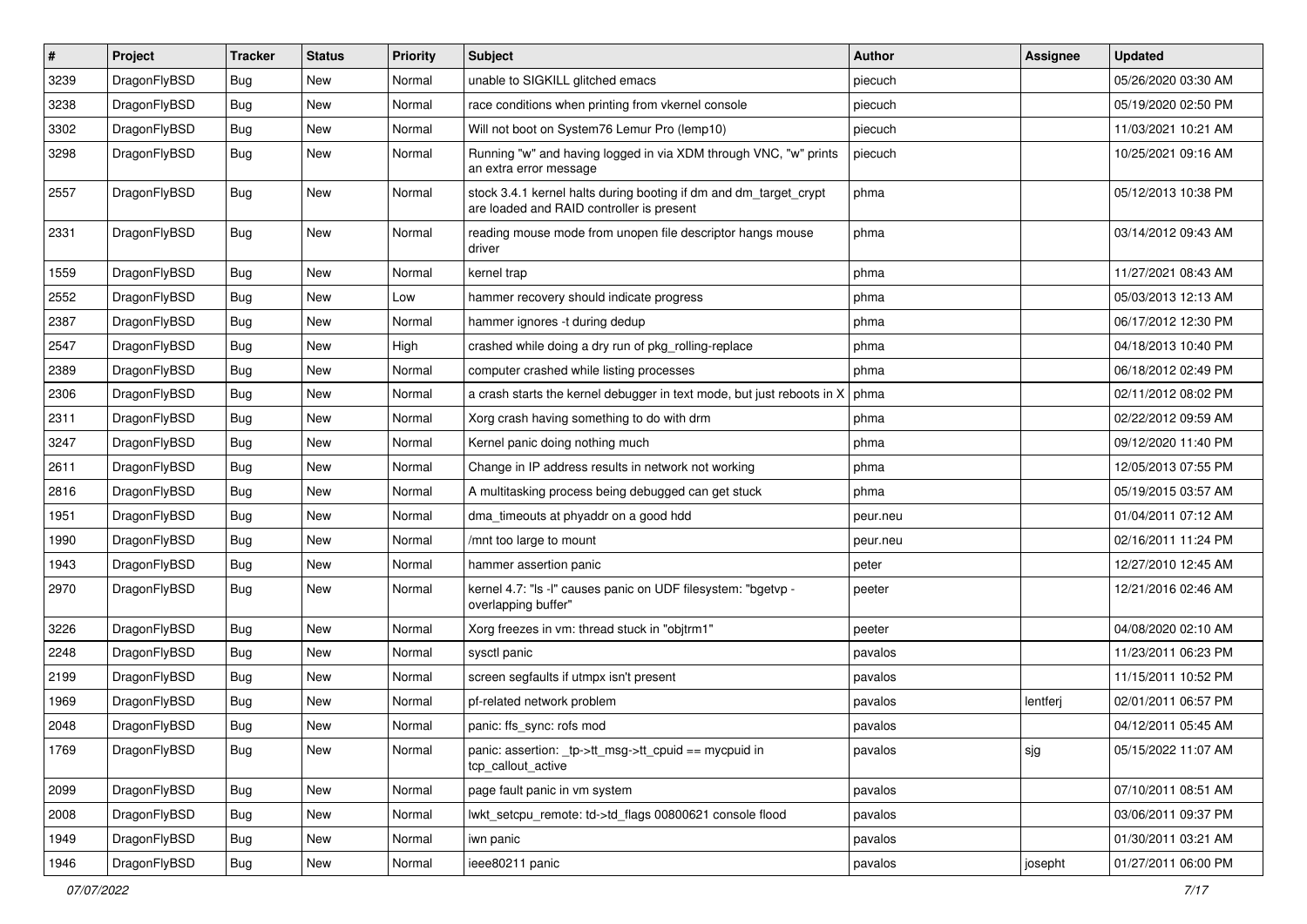| ∦    | Project      | <b>Tracker</b> | <b>Status</b> | <b>Priority</b> | Subject                                                                                                            | <b>Author</b>          | Assignee  | <b>Updated</b>      |
|------|--------------|----------------|---------------|-----------------|--------------------------------------------------------------------------------------------------------------------|------------------------|-----------|---------------------|
| 2526 | DragonFlyBSD | Bug            | <b>New</b>    | Normal          | hammer cleanup doesn't run on first day of DST                                                                     | pavalos                |           | 10/18/2016 05:28 PM |
| 2898 | DragonFlyBSD | <b>Bug</b>     | <b>New</b>    | Normal          | <b>HAMMER</b> panic                                                                                                | pavalos                |           | 11/03/2018 07:05 AM |
| 599  | DragonFlyBSD | Bug            | <b>New</b>    | Urgent          | 1.9.0 reproducable panic                                                                                           | pavalos                |           | 12/22/2010 01:08 AM |
| 2117 | DragonFlyBSD | Bug            | <b>New</b>    | High            | ACPI and/or bce(4) problem with 2.11.0.673.g0d557 on HP DL380<br>G6                                                | pauska                 |           | 08/22/2011 10:15 AM |
| 2874 | DragonFlyBSD | Bug            | New           | Normal          | make world DESTDIR=/emptydir fails                                                                                 | pascii                 |           | 12/25/2015 07:04 AM |
| 3107 | DragonFlyBSD | Bug            | New           | Low             | ACPI interrupt storm when loading i915 on Lenovo T460                                                              | oyvinht                |           | 07/15/2020 07:01 AM |
| 3152 | DragonFlyBSD | <b>Bug</b>     | Feedback      | Normal          | Console's size in ttyv0 and single user mode is sticking to 80x25,<br>while ttyv1 can make use of the whole screen | overtime               |           | 02/24/2019 01:08 AM |
| 2802 | DragonFlyBSD | Bug            | <b>New</b>    | Normal          | USB Wifi urtwn0 crash from cd boot                                                                                 | opvalues               |           | 03/10/2015 01:07 AM |
| 2799 | DragonFlyBSD | <b>Bug</b>     | <b>New</b>    | Normal          | Fatal trap 12 caused by moused(8) -p /dev/cual0                                                                    | opvalues               |           | 03/04/2015 11:01 PM |
| 3049 | DragonFlyBSD | <b>Bug</b>     | <b>New</b>    | Normal          | panic DragonFly v4.8.1-RELEASE by mounting a malformed<br>msdosfs image [12.128]                                   | open.source@ribose.com |           | 08/14/2017 02:53 AM |
| 3052 | DragonFlyBSD | <b>Bug</b>     | New           | Normal          | panic DragonFly v4.8.1-RELEASE by mounting a malformed NTFS<br>image [64.000]                                      | open.source@ribose.com |           | 08/14/2017 03:22 AM |
| 3051 | DragonFlyBSD | Bug            | New           | Normal          | panic DragonFly v4.8.1-RELEASE by mounting a malformed NTFS<br>image [12.000]                                      | open.source@ribose.com |           | 08/14/2017 03:20 AM |
| 2412 | DragonFlyBSD | Bug            | <b>New</b>    | Normal          | wlan0 fails to get address via dhclient                                                                            | nonsolosoft            |           | 08/30/2012 05:55 AM |
| 1193 | DragonFlyBSD | <b>Bug</b>     | <b>New</b>    | Normal          | kernel doesn't recognize cdrom drive                                                                               | nonsolosoft            |           | 01/25/2014 09:11 PM |
| 2182 | DragonFlyBSD | Bug            | <b>New</b>    | Normal          | if msk PHY FIFO underrun/overflow                                                                                  | nonsolosoft            |           | 09/03/2012 06:39 AM |
| 2621 | DragonFlyBSD | Bug            | <b>New</b>    | Normal          | core dump using cdrom                                                                                              | nonsolosoft            |           | 12/27/2013 12:43 AM |
| 2622 | DragonFlyBSD | <b>Bug</b>     | <b>New</b>    | Normal          | VAIO FIT15E fn keys support                                                                                        | nonsolosoft            |           | 12/31/2013 01:31 AM |
| 3215 | DragonFlyBSD | Bug            | <b>New</b>    | Normal          | Hang in tcdrain(3) after write(3)                                                                                  | noloader               |           | 11/25/2019 03:08 PM |
| 2098 | DragonFlyBSD | Submit         | New           | Normal          | [PATCH] correct ath man page example<br>(/usr/src/share/man/man4/ath.4)                                            | nobody                 |           | 11/15/2011 12:27 AM |
| 2957 | DragonFlyBSD | Bug            | Feedback      | Normal          | swapoff -a followed by swapon -a doesn't give your swap back                                                       | neilb                  |           | 10/09/2016 04:17 AM |
| 2958 | DragonFlyBSD | <b>Bug</b>     | Feedback      | Normal          | Hammer FS dies during pruning after massive write load                                                             | neilb                  |           | 10/11/2016 04:20 AM |
| 2104 | DragonFlyBSD | Bug            | <b>New</b>    | Normal          | network configuration seg. fault on install CD                                                                     | navratil               |           | 07/26/2011 07:55 AM |
| 679  | DragonFlyBSD | Bug            | <b>New</b>    | Low             | Netgraph backward compatibility for old *LEN constants                                                             | nant                   | nant      | 02/18/2014 05:45 AM |
| 1144 | DragonFlyBSD | Bug            | Feedback      | Normal          | Incorrect clock under KVM                                                                                          | msylvan                |           | 03/09/2013 01:17 PM |
| 168  | DragonFlyBSD | Bug            | In Progress   | Normal          | Livelocked limit engaged while trying to setup IPW wireless                                                        | mschacht               | sepherosa | 05/11/2021 04:05 AM |
| 3218 | DragonFlyBSD | <b>Bug</b>     | New           | Normal          | Kernel panics are not sent to comconsole when booted over EFI                                                      | mqudsi                 |           | 12/02/2019 08:52 PM |
| 2972 | DragonFlyBSD | <b>Bug</b>     | New           | Normal          | ipfw3 "deny to me" does not work correctly                                                                         | mneumann               |           | 12/27/2016 12:11 PM |
| 2788 | DragonFlyBSD | <b>Bug</b>     | New           | Normal          | ioctl GSLICEINFO: Not working for vnode slice                                                                      | mneumann               |           | 02/12/2015 07:49 AM |
| 3222 | DragonFlyBSD | Bug            | New           | Normal          | gcc - undefined reference to '_atomic_load' (missing libatomic?)                                                   | mneumann               |           | 02/08/2020 02:45 AM |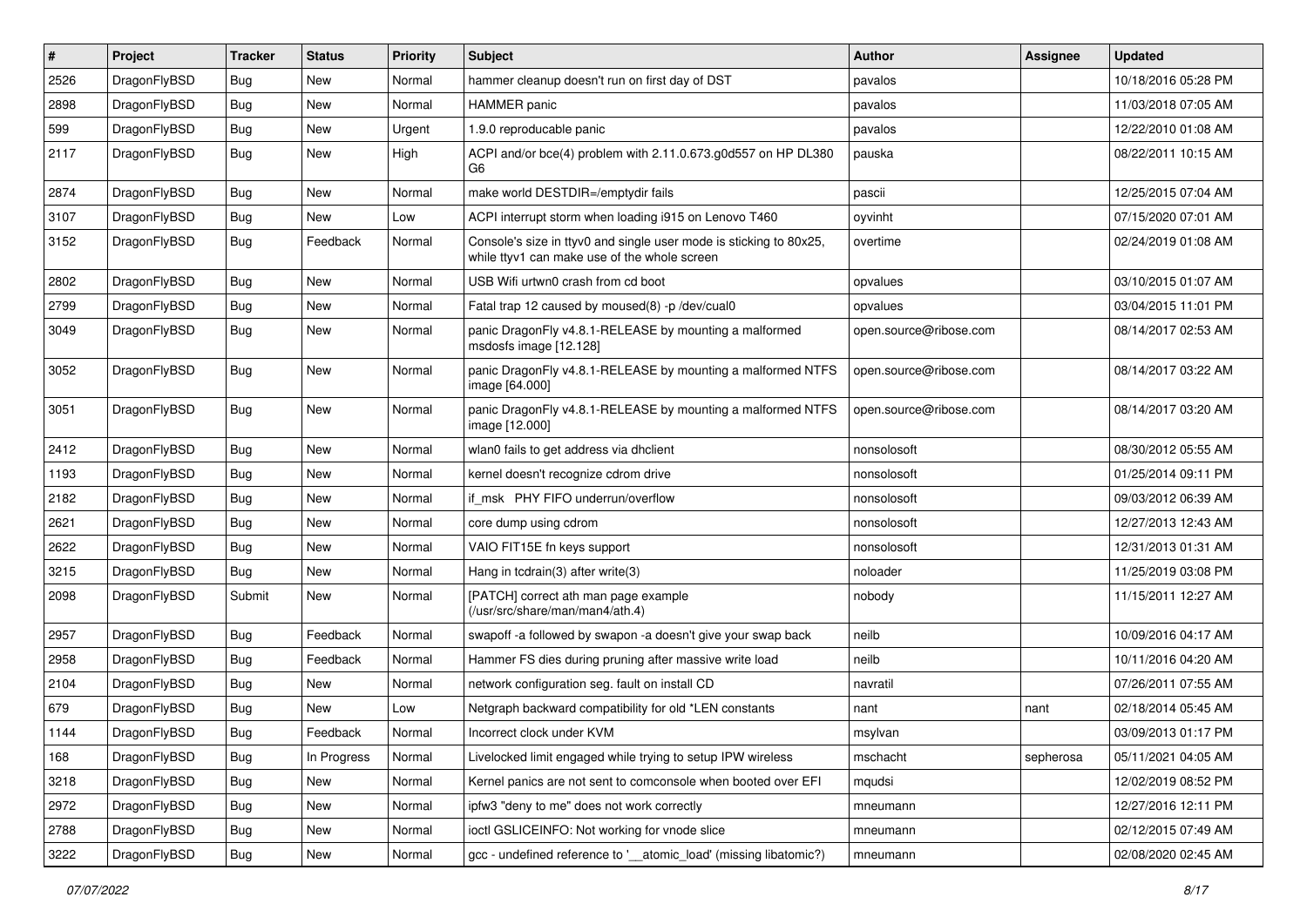| #    | Project      | <b>Tracker</b> | <b>Status</b> | <b>Priority</b> | Subject                                                                                                 | <b>Author</b> | Assignee  | <b>Updated</b>      |
|------|--------------|----------------|---------------|-----------------|---------------------------------------------------------------------------------------------------------|---------------|-----------|---------------------|
| 2881 | DragonFlyBSD | Bug            | New           | Normal          | Pulseaudio hangs/resets system when starting X11                                                        | mneumann      |           | 01/09/2016 03:08 AM |
| 3317 | DragonFlyBSD | Bug            | In Progress   | Normal          | Network vtnet0 not working on Hetzner cloud                                                             | mneumann      |           | 06/18/2022 03:55 AM |
| 3111 | DragonFlyBSD | Bug            | In Progress   | High            | Mouse lags every second heavily under X11                                                               | mneumann      |           | 12/12/2017 09:46 PM |
| 3235 | DragonFlyBSD | Bug            | New           | Normal          | Kernel panic in devfs_vnops.c                                                                           | mneumann      |           | 04/28/2020 07:00 AM |
| 1293 | DragonFlyBSD | Bug            | <b>New</b>    | Normal          | 2.2.1-REL Installer Request                                                                             | mk            | tuxillo   | 05/11/2021 04:00 AM |
| 2644 | DragonFlyBSD | Bug            | Feedback      | Normal          | 3.6.0-REL trap 9 on boot                                                                                | memmerto      |           | 11/27/2021 08:08 AM |
| 2598 | DragonFlyBSD | Bug            | <b>New</b>    | Normal          | i386 via USB Booting                                                                                    | mbzadegan     |           | 10/21/2013 02:28 AM |
| 2067 | DragonFlyBSD | Bug            | New           | Normal          | sound/pcm: "play interrupt timeout, channel dead"                                                       | matthiasr     |           | 05/11/2021 03:55 AM |
| 1860 | DragonFlyBSD | Bug            | Feedback      | Normal          | Panic while creating UFS fs on vn(4) for initrd                                                         | matthias      |           | 02/29/2012 07:16 AM |
| 3035 | DragonFlyBSD | Bug            | New           | Normal          | panic: assertion "cpu >= 0 && cpu < ncpus" failed in netisr_cpuport<br>at /usr/src/sys/net/netisr2.h:87 | masu          |           | 05/11/2017 01:24 AM |
| 2809 | DragonFlyBSD | Bug            | <b>New</b>    | Normal          | hammer mirror-stream                                                                                    | masu          |           | 04/10/2015 12:33 AM |
| 2092 | DragonFlyBSD | Bug            | New           | Normal          | Panic: Bad link elm 0x next->prev != elm                                                                | masterblaster | dillon    | 12/04/2011 12:49 PM |
| 2167 | DragonFlyBSD | Bug            | New           | Normal          | shutdown/reboot fails after uptime msg                                                                  | marino        |           | 11/28/2011 03:01 AM |
| 2370 | DragonFlyBSD | Bug            | New           | Normal          | panic: ffs_valloc: dup alloc                                                                            | marino        | vsrinivas | 02/01/2013 09:28 AM |
| 2531 | DragonFlyBSD | Bug            | <b>New</b>    | Normal          | camcontrol fails to disable APM                                                                         | m.lombardi85  |           | 03/23/2013 12:28 PM |
| 2808 | DragonFlyBSD | Bug            | New           | Normal          | X freeze by switching between X and VT - results in black screen                                        | lukesky333    |           | 05/11/2021 03:55 AM |
| 2434 | DragonFlyBSD | Bug            | New           | Normal          | BTX Halted - Boot fails on USB/GUI                                                                      | lucmv         |           | 10/17/2012 08:12 PM |
| 2565 | DragonFlyBSD | Bug            | New           | Normal          | "ifconfig ix0 up" panic                                                                                 | Itpig402a     |           | 06/03/2013 05:46 AM |
| 3028 | DragonFlyBSD | Bug            | In Progress   | Normal          | installer: confusion of set/get disk encryption passphrase dialogs                                      | liweitianux   | tuxillo   | 06/03/2022 05:13 PM |
| 2917 | DragonFlyBSD | Bug            | New           | Normal          | da8: reading primary partition table: error accessing offset<br>000000000000 for 512                    | liweitianux   |           | 05/11/2021 08:43 PM |
| 3310 | DragonFlyBSD | <b>Bug</b>     | In Progress   | Normal          | NVMM+QEMU fail to boot with UEFI: Mem Assist Failed<br>[gpa=0xfffffff0]                                 | liweitianux   |           | 01/11/2022 03:22 PM |
| 2892 | DragonFlyBSD | Bug            | <b>New</b>    | Normal          | swap pager:indefinite wait bufferf error                                                                | <b>Ihmwzy</b> |           | 02/21/2016 10:32 PM |
| 2288 | DragonFlyBSD | Bug            | Feedback      | Normal          | Random IO performance loss introduced since January 1st                                                 | lentferj      |           | 01/23/2013 04:21 PM |
| 1939 | DragonFlyBSD | Bug            | New           | Normal          | Panic on nightly build and stress test box                                                              | lentferj      |           | 12/18/2010 08:41 AM |
| 2421 | DragonFlyBSD | Bug            | New           | High            | Kernel panic: vm_fault: page 0xc0f70000 not busy!                                                       | lentferj      |           | 10/03/2012 08:16 AM |
| 1916 | DragonFlyBSD | Bug            | <b>New</b>    | Normal          | Constant crashes on x86 64 with UFS                                                                     | lentferj      |           | 11/21/2010 07:40 PM |
| 2529 | DragonFlyBSD | <b>Bug</b>     | <b>New</b>    | Low             | Sundance network adapter is not detected and attached                                                   | kworr         |           | 03/25/2013 02:29 AM |
| 1727 | DragonFlyBSD | Bug            | Feedback      | Normal          | CD boot panic (2.6.1) (usb?)                                                                            | kiril         |           | 05/15/2022 05:10 AM |
| 2645 | DragonFlyBSD | Bug            | New           | Normal          | panic with dsched fq and ioprio                                                                         | jyoung15      |           | 02/20/2014 07:29 AM |
| 2090 | DragonFlyBSD | Bug            | Feedback      | Normal          | snd_hda does not support headphone automute                                                             | justin        |           | 03/29/2012 08:03 PM |
| 3228 | DragonFlyBSD | <b>Bug</b>     | New           | Low             | pfi_kif_unref: state refcount <= 0 in dmesg                                                             | justin        |           | 03/05/2021 06:39 AM |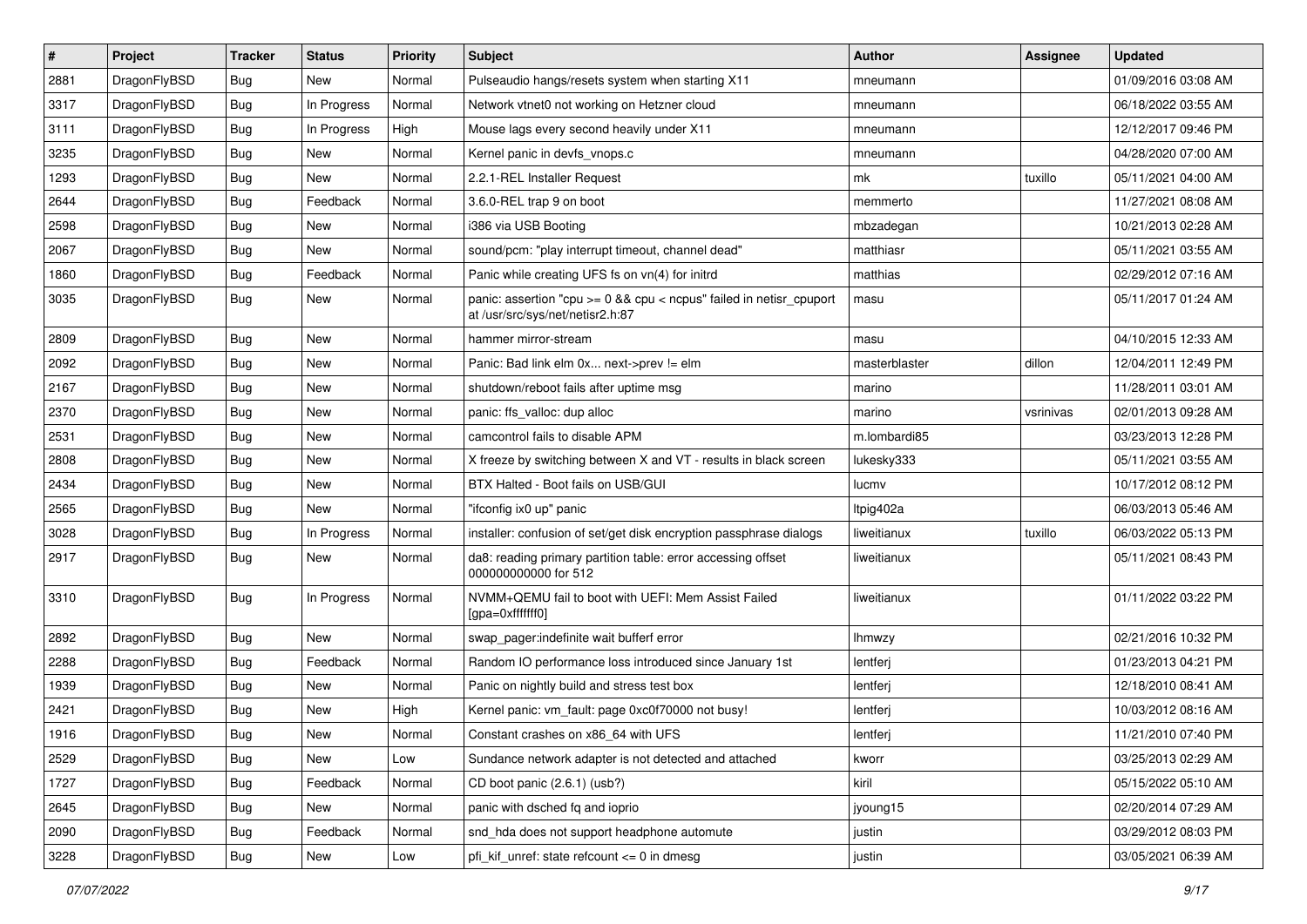| $\pmb{\#}$ | Project      | <b>Tracker</b> | <b>Status</b> | <b>Priority</b> | Subject                                                                                                    | Author          | Assignee  | <b>Updated</b>      |
|------------|--------------|----------------|---------------|-----------------|------------------------------------------------------------------------------------------------------------|-----------------|-----------|---------------------|
| 385        | DragonFlyBSD | Bug            | Feedback      | Low             | Mail archive address removal                                                                               | justin          | justin    | 03/09/2013 11:24 AM |
| 2444       | DragonFlyBSD | Bug            | <b>New</b>    | Normal          | Crash during Hammer overnight cleanup                                                                      | justin          |           | 11/04/2012 07:58 AM |
| 2245       | DragonFlyBSD | Bug            | New           | Normal          | panic: assertion "ref < &td->td_toks_end" failed in lwkt_gettoken at<br>/usr/src/sys/kern/lwkt_token.c:588 | juanfra684      |           | 11/22/2011 07:41 PM |
| 2153       | DragonFlyBSD | <b>Bug</b>     | <b>New</b>    | Normal          | Too many unuseful warnings at boot                                                                         | juanfra684      |           | 10/18/2011 10:16 PM |
| 1717       | DragonFlyBSD | <b>Bug</b>     | Feedback      | Normal          | HAMMER panic in hammer cursor down()                                                                       | josepht1        |           | 05/11/2021 04:05 AM |
| 2013       | DragonFlyBSD | Bug            | In Progress   | Normal          | oversized DMA request loop                                                                                 | josepht         |           | 05/11/2021 04:06 AM |
| 1745       | DragonFlyBSD | Bug            | Feedback      | Normal          | kmalloc panic                                                                                              | josepht         |           | 05/11/2021 04:05 AM |
| 1330       | DragonFlyBSD | Bug            | Feedback      | Normal          | Hammer, usb disk, SYNCHRONIZE CACHE failure                                                                | josepht         |           | 06/02/2014 04:56 AM |
| 2568       | DragonFlyBSD | Bug            | <b>New</b>    | Normal          | AHCI panic                                                                                                 | josepht         |           | 06/07/2013 05:52 PM |
| 2712       | DragonFlyBSD | <b>Bug</b>     | New           | Normal          | connect(2) returns EINVAL when retrying after ECONNREFUSED                                                 | jorisgio        |           | 08/14/2014 05:31 PM |
| 2391       | DragonFlyBSD | Bug            | In Progress   | Normal          | System lock with ahci and acpi enabled on ATI RS690 chipset with<br>SMB600 sata controller                 | jorisgio        | vadaszi   | 06/03/2015 03:51 PM |
| 2890       | DragonFlyBSD | Bug            | <b>New</b>    | Normal          | not able to boot usb installer on Toshiba Chromebook 2                                                     | johnnywhishbone |           | 02/22/2016 03:42 AM |
| 3089       | DragonFlyBSD | Bug            | In Progress   | Normal          | vtnet(4) - disable TCP checksum offload by default                                                         | ilane           | vadaszi   | 05/11/2021 04:14 AM |
| 2731       | DragonFlyBSD | <b>Bug</b>     | In Progress   | Normal          | Screen full of random colors when starting Xorg with Intel Haswell<br>HD Graphics P4600                    | jkatzmaier      |           | 11/12/2014 04:08 PM |
| 2353       | DragonFlyBSD | Bug            | In Progress   | Normal          | panic: assertion "gd->gd_spinlocks_wr == 0" failed in<br>bsd4_schedulerclock                               | jaydg           | alexh     | 11/28/2012 01:57 AM |
| 2369       | DragonFlyBSD | Bug            | <b>New</b>    | Normal          | panic: Bad link elm 0xffffffe07edf6068 next->prev != elm                                                   | jaydg           |           | 08/15/2012 03:04 AM |
| 2308       | DragonFlyBSD | <b>Bug</b>     | <b>New</b>    | Normal          | System freeze when unloading snd_hda                                                                       | jaydg           |           | 02/19/2012 07:15 AM |
| 3134       | DragonFlyBSD | <b>Bug</b>     | <b>New</b>    | Normal          | RFC 3021 (/31 networks) appear to be unsupported                                                           | jailbird        |           | 05/16/2018 11:03 PM |
| 2825       | DragonFlyBSD | <b>Bug</b>     | <b>New</b>    | High            | 3x dhclient = hanging system (objcache exhausted)                                                          | jaccovonb       | sepherosa | 05/11/2021 03:55 AM |
| 2746       | DragonFlyBSD | Bug            | New           | Normal          | some fraction of xterms started from the xmonad window manager<br>get killed with SIGALRM                  | isenmann        | profmakx  | 12/28/2014 02:51 AM |
| 2604       | DragonFlyBSD | Bug            | <b>New</b>    | Normal          | dell laptop does not boot with LATEST                                                                      | isenmann        |           | 11/20/2013 02:07 AM |
| 3029       | DragonFlyBSD | <b>Bug</b>     | New           | Normal          | Running DflyBSD 4.8 on FreeBSD bhyve as a guest                                                            | iron            |           | 05/13/2022 04:33 AM |
| 3189       | DragonFlyBSD | Bug            | New           | Normal          | Allow DragonFly Mail Agent to accept an alternate config via<br>command line switch                        | iang            |           | 08/16/2021 12:42 AM |
| 3206       | DragonFlyBSD | Submit         | New           | Normal          | update psm/kbd to FreeBSD 12.0 code                                                                        | htse            |           | 10/05/2019 03:49 PM |
| 3201       | DragonFlyBSD | Submit         | <b>New</b>    | Normal          | Fixes make search display                                                                                  | htse            |           | 08/20/2021 04:02 PM |
| 2045       | DragonFlyBSD | <b>Bug</b>     | New           | Normal          | ral(4): Fatal trap 12: page fault while in kernel mode (two panics)                                        | herrgard        |           | 11/03/2011 05:34 PM |
| 2680       | DragonFlyBSD | <b>Bug</b>     | New           | Low             | boot0cfg update makes box unbootable                                                                       | herrgard        |           | 06/10/2014 06:02 AM |
| 2125       | DragonFlyBSD | Bug            | New           | Normal          | Weird garbage in dmesg                                                                                     | herrgard        |           | 08/30/2011 08:04 PM |
| 1982       | DragonFlyBSD | Bug            | New           | Low             | There is no linuxulator on x86-64                                                                          | herrgard        |           | 05/31/2022 02:25 PM |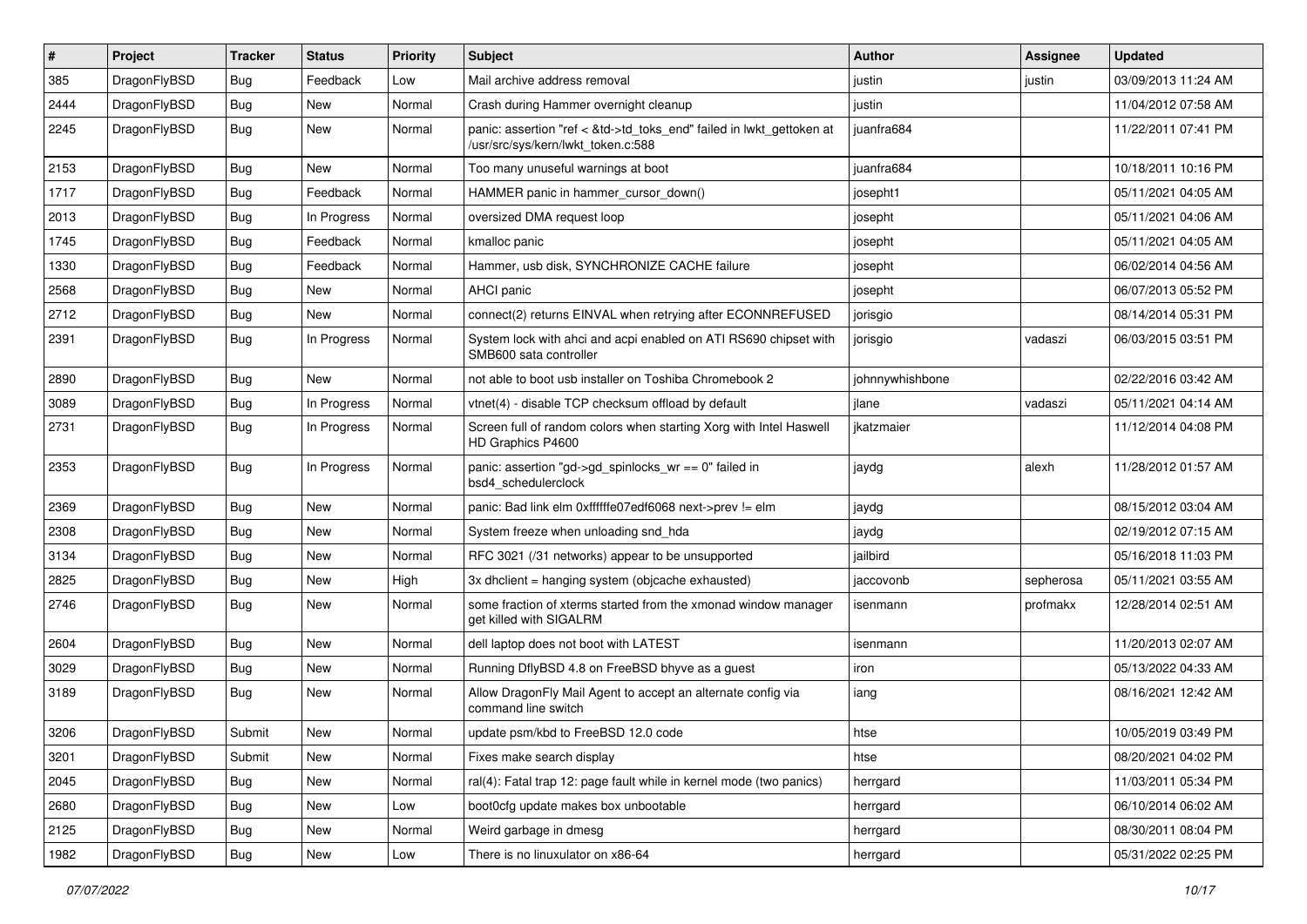| $\vert$ # | Project      | <b>Tracker</b> | <b>Status</b> | <b>Priority</b> | Subject                                                                         | <b>Author</b> | <b>Assignee</b> | <b>Updated</b>      |
|-----------|--------------|----------------|---------------|-----------------|---------------------------------------------------------------------------------|---------------|-----------------|---------------------|
| 1563      | DragonFlyBSD | <b>Bug</b>     | Feedback      | Normal          | reset(1) doesn't reset terminal to the defaults                                 | hasso         |                 | 03/10/2013 04:17 AM |
| 1532      | DragonFlyBSD | <b>Bug</b>     | <b>New</b>    | Low             | jemalloc doesn't work on DragonFly                                              | hasso         | sjg             | 08/02/2011 01:14 AM |
| 1525      | DragonFlyBSD | <b>Bug</b>     | <b>New</b>    | Normal          | boehm-gc problems                                                               | hasso         |                 | 10/13/2012 07:13 PM |
| 1313      | DragonFlyBSD | <b>Bug</b>     | New           | Low             | Signal code in kernel needs major overhaul (signal queues,<br>si code, si addr) | hasso         |                 | 05/11/2021 04:00 AM |
| 884       | DragonFlyBSD | Bug            | In Progress   | High            | Performance/memory problems under filesystem IO load                            | hasso         |                 | 05/11/2021 03:50 AM |
| 1428      | DragonFlyBSD | <b>Bug</b>     | Feedback      | Low             | POSIX.1e implementation is too old                                              | hasso         | tuxillo         | 05/11/2021 04:00 AM |
| 1502      | DragonFlyBSD | Bug            | In Progress   | Normal          | Lock while deleting files from nohistory HAMMER directories                     | hasso         |                 | 03/10/2013 04:28 AM |
| 1486      | DragonFlyBSD | <b>Bug</b>     | Feedback      | Normal          | Interrupt storm related to SATA DVD device                                      | hasso         |                 | 05/11/2021 04:01 AM |
| 1411      | DragonFlyBSD | Bug            | Feedback      | Normal          | Burning doesn't work with ahci(4)                                               | hasso         | dillon          | 05/11/2021 04:00 AM |
| 1430      | DragonFlyBSD | <b>Bug</b>     | <b>New</b>    | Normal          | Buggy $w(1)$ ?                                                                  | hasso         | alexh           | 11/24/2010 08:09 AM |
| 2094      | DragonFlyBSD | Bug            | <b>New</b>    | Normal          | Segfault when gdb printing backtrace from core dump                             | greenrd       |                 | 06/25/2011 04:14 PM |
| 2095      | DragonFlyBSD | <b>Bug</b>     | <b>New</b>    | Low             | Running installer post-install: Unsupported DFUI transport "                    | greenrd       |                 | 06/26/2011 09:20 AM |
| 3165      | DragonFlyBSD | <b>Bug</b>     | New           | Normal          | Looping at boot time                                                            | gop           |                 | 12/28/2018 01:04 PM |
| 2577      | DragonFlyBSD | <b>Bug</b>     | <b>New</b>    | Normal          | virtio-blk iops performance is cpu limited on high end devices                  | gjs278        | vsrinivas       | 08/01/2013 02:28 PM |
| 1593      | DragonFlyBSD | <b>Bug</b>     | Feedback      | Normal          | panic: assertion: ccb == ap->ap_err_ccb in ahci_put_err_ccb                     | ftigeot       | ftigeot         | 05/15/2022 05:09 AM |
| 1818      | DragonFlyBSD | <b>Bug</b>     | New           | Normal          | panic: Bad tailg NEXT (kqueue issue ?)                                          | ftigeot       |                 | 05/15/2022 11:40 AM |
| 1826      | DragonFlyBSD | Bug            | <b>New</b>    | Normal          | panic during boot: assertion so->so_port  in tcp_input                          | ftigeot       |                 | 05/15/2022 11:05 AM |
| 2403      | DragonFlyBSD | <b>Bug</b>     | New           | Low             | newfs -E doesn't handle /dev/serno device names properly                        | ftigeot       |                 | 08/17/2012 05:07 AM |
| 2819      | DragonFlyBSD | Bug            | In Progress   | Normal          | Random micro system freezes after a week of uptime                              | ftigeot       | dillon          | 08/16/2015 08:46 PM |
| 2037      | DragonFlyBSD | <b>Bug</b>     | Feedback      | Normal          | Panic Bad link elm while building packages                                      | ftigeot       | dillon          | 04/21/2011 07:20 AM |
| 2051      | DragonFlyBSD | <b>Bug</b>     | <b>New</b>    | Normal          | No ipv6 lan route entry created on 2.10                                         | ftigeot       |                 | 04/21/2011 10:37 AM |
| 2535      | DragonFlyBSD | <b>Bug</b>     | <b>New</b>    | Normal          | Imap processes apparentlt blocked on disk I/O                                   | ftigeot       |                 | 04/02/2013 09:31 AM |
| 2803      | DragonFlyBSD | <b>Bug</b>     | <b>New</b>    | Normal          | HAMMER: Warning: UNDO area too small!                                           | ftigeot       |                 | 03/11/2015 03:42 PM |
| 2674      | DragonFlyBSD | Bug            | <b>New</b>    | Normal          | <b>GPT Support</b>                                                              | ftigeot       |                 | 12/28/2015 02:54 PM |
| 2619      | DragonFlyBSD | <b>Bug</b>     | New           | Normal          | DragonFly 3.6 can't be installed on a 6TB volume                                | ftigeot       |                 | 02/23/2014 11:55 PM |
| 1923      | DragonFlyBSD | <b>Bug</b>     | New           | Normal          | Abysmal NFS performance with IPv6                                               | ftigeot       |                 | 12/05/2010 09:34 PM |
| 2416      | DragonFlyBSD | Bug            | <b>New</b>    | Normal          | ".' entry can be removed on mounted nfs filesystem                              | ftigeot       | tuxillo         | 06/03/2014 04:40 AM |
| 2122      | DragonFlyBSD | Submit         | New           | Normal          | [Review] Fixes to the VFS layer                                                 | ftigeot       |                 | 05/31/2022 03:25 PM |
| 1899      | DragonFlyBSD | <b>Bug</b>     | New           | Normal          | Keyboard doesn't work                                                           | fransm        |                 | 05/15/2022 03:32 PM |
| 846       | DragonFlyBSD | <b>Bug</b>     | Feedback      | Normal          | USB bugs:usb mouse can't used!                                                  | frankning     |                 | 01/15/2015 08:36 AM |
| 1672      | DragonFlyBSD | <b>Bug</b>     | Feedback      | Normal          | panic (trap 12) around btree_search() in 2.4.1-RELEASE                          | floid         |                 | 01/19/2015 03:36 AM |
| 979       | DragonFlyBSD | Bug            | Feedback      | Normal          | Failure-prone USB mass storage (SB600? msdosfs? CAM?)                           | floid         |                 | 01/15/2015 08:38 AM |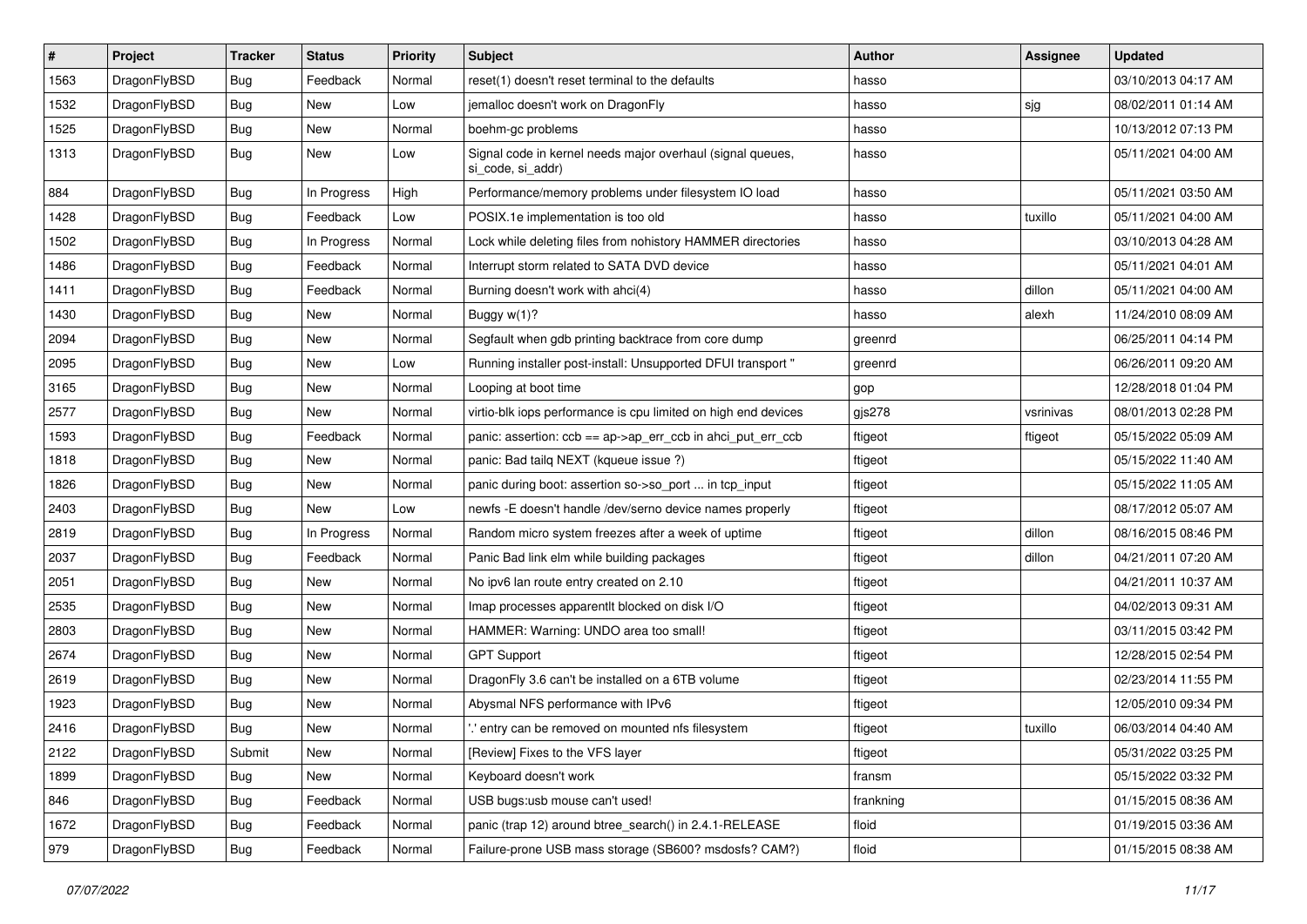| $\pmb{\#}$ | Project      | <b>Tracker</b> | <b>Status</b> | <b>Priority</b> | Subject                                                                                                                                                   | <b>Author</b> | <b>Assignee</b> | <b>Updated</b>      |
|------------|--------------|----------------|---------------|-----------------|-----------------------------------------------------------------------------------------------------------------------------------------------------------|---------------|-----------------|---------------------|
| 2569       | DragonFlyBSD | Bug            | <b>New</b>    | Normal          | ctime NFS                                                                                                                                                 | ferney        |                 | 08/11/2013 04:35 AM |
| 2657       | DragonFlyBSD | Bug            | <b>New</b>    | High            | Needs acl to migrate our servers                                                                                                                          | ferney        |                 | 03/31/2014 11:37 AM |
| 2075       | DragonFlyBSD | <b>Bug</b>     | <b>New</b>    | Normal          | pflogd on x86 64                                                                                                                                          | fanch         |                 | 05/16/2011 04:04 PM |
| 3276       | DragonFlyBSD | Submit         | <b>New</b>    | Normal          | Add option controlling whether gpt expand expands the last partition<br>(needs testing)                                                                   | falsifian     |                 | 07/10/2021 03:35 AM |
| 2544       | DragonFlyBSD | <b>Bug</b>     | New           | Normal          | live DVD system boot (menu option 1) caused db> prompt on<br>PE1950                                                                                       | estrabd       |                 | 05/11/2021 03:54 AM |
| 2254       | DragonFlyBSD | <b>Bug</b>     | New           | Normal          | panic: assertion "ref < &td->td_toks_end" failed in lwkt_gettoken at<br>/usr/src/sys/kern/lwkt_token.c:588                                                | eocallaghan   |                 | 12/05/2011 10:21 PM |
| 2164       | DragonFlyBSD | <b>Bug</b>     | <b>New</b>    | Normal          | panic on reboot from usb.                                                                                                                                 | eocallaghan   |                 | 10/27/2011 09:29 AM |
| 2158       | DragonFlyBSD | <b>Bug</b>     | <b>New</b>    | Normal          | iwn panics with assertion on boot.                                                                                                                        | eocallaghan   |                 | 10/24/2011 04:13 PM |
| 2161       | DragonFlyBSD | Bug            | New           | Normal          | Outdated xorg.conf file gets installed into etc and screws up mouse                                                                                       | eocallaghan   |                 | 10/27/2011 01:51 PM |
| 1591       | DragonFlyBSD | Bug            | Feedback      | Normal          | Lenovo X301 hangs with AHCI Driver CMD TIMEOUT<br>STS=d0 <bsy></bsy>                                                                                      | eocallaghan   |                 | 05/11/2021 04:05 AM |
| 1831       | DragonFlyBSD | Bug            | Feedback      | High            | HAMMER "malloc limit exceeded" panic                                                                                                                      | eocallaghan   | dillon          | 06/04/2022 04:38 AM |
| 1947       | DragonFlyBSD | <b>Bug</b>     | New           | Low             | GA-880GM-UD2H (rev. 1.3) AHCI fails to detect disks at the end of<br>the RAID controller                                                                  | eocallaghan   |                 | 11/27/2021 08:46 AM |
| 1592       | DragonFlyBSD | Bug            | Feedback      | Normal          | AcpiOSUnmapMemory: Warning, deallocation did not track<br>allocation.                                                                                     | eocallaghan   |                 | 06/02/2014 07:45 AM |
| 1634       | DragonFlyBSD | Bug            | New           | Normal          | panic: spin lock: 0xe4ad1320, indefinitive wait!                                                                                                          | elekktretterr |                 | 01/19/2015 03:21 AM |
| 1454       | DragonFlyBSD | <b>Bug</b>     | Feedback      | Normal          | Unable to boot from external USB DVD drive                                                                                                                | elekktretterr |                 | 05/11/2021 04:01 AM |
| 1613       | DragonFlyBSD | <b>Bug</b>     | Feedback      | Normal          | USB Keyboard not working on master                                                                                                                        | elekktretterr |                 | 05/11/2021 04:05 AM |
| 1194       | DragonFlyBSD | Bug            | <b>New</b>    | Normal          | SCSI errors while trying to copy photos from my camera                                                                                                    | elekktretterr |                 | 01/14/2015 04:39 PM |
| 1668       | DragonFlyBSD | <b>Bug</b>     | Feedback      | Normal          | Power button not working                                                                                                                                  | elekktretterr |                 | 03/10/2013 06:22 AM |
| 1463       | DragonFlyBSD | <b>Bug</b>     | <b>New</b>    | Normal          | Mountroot before drives are initialized                                                                                                                   | elekktretterr |                 | 12/07/2010 01:30 PM |
| 1456       | DragonFlyBSD | Bug            | Feedback      | Normal          | Microsoft wireless desktop problems                                                                                                                       | elekktretterr |                 | 01/15/2015 08:34 AM |
| 1877       | DragonFlyBSD | <b>Bug</b>     | New           | Normal          | Freeze during 1st hammer cleanup after new install                                                                                                        | elekktretterr |                 | 05/15/2022 11:43 AM |
| 1669       | DragonFlyBSD | Bug            | In Progress   | Normal          | Drive wont open using button                                                                                                                              | elekktretterr |                 | 02/29/2012 12:05 PM |
| 1181       | DragonFlyBSD | <b>Bug</b>     | In Progress   | Normal          | ACX111 panic                                                                                                                                              | elekktretterr |                 | 05/11/2021 04:00 AM |
| 3116       | DragonFlyBSD | Bug            | New           | Normal          | da0 detects on very big volume if to remove usb install stick and<br>reboot on Intel NUC5PPYH                                                             | dpostolov     |                 | 01/07/2018 09:40 PM |
| 3117       | DragonFlyBSD | <b>Bug</b>     | New           | Normal          | Problem with colours if "intel" video-driver used                                                                                                         | dpostolov     |                 | 01/07/2018 11:35 PM |
| 1429       | DragonFlyBSD | Bug            | Feedback      | Normal          | vkernel bug - "mfree: m->m_nextpkt != NULL"                                                                                                               | dillon        |                 | 05/11/2021 04:00 AM |
| 1448       | DragonFlyBSD | Bug            | Feedback      | Normal          | panic: assertion: _tp->tt_msg->tt_cpuid == mycpuid in<br>tcp callout active tcp output tcp usr send netmsg pru send<br>netmsg_service tcpmsg_service_loop | dillon        |                 | 05/11/2021 04:00 AM |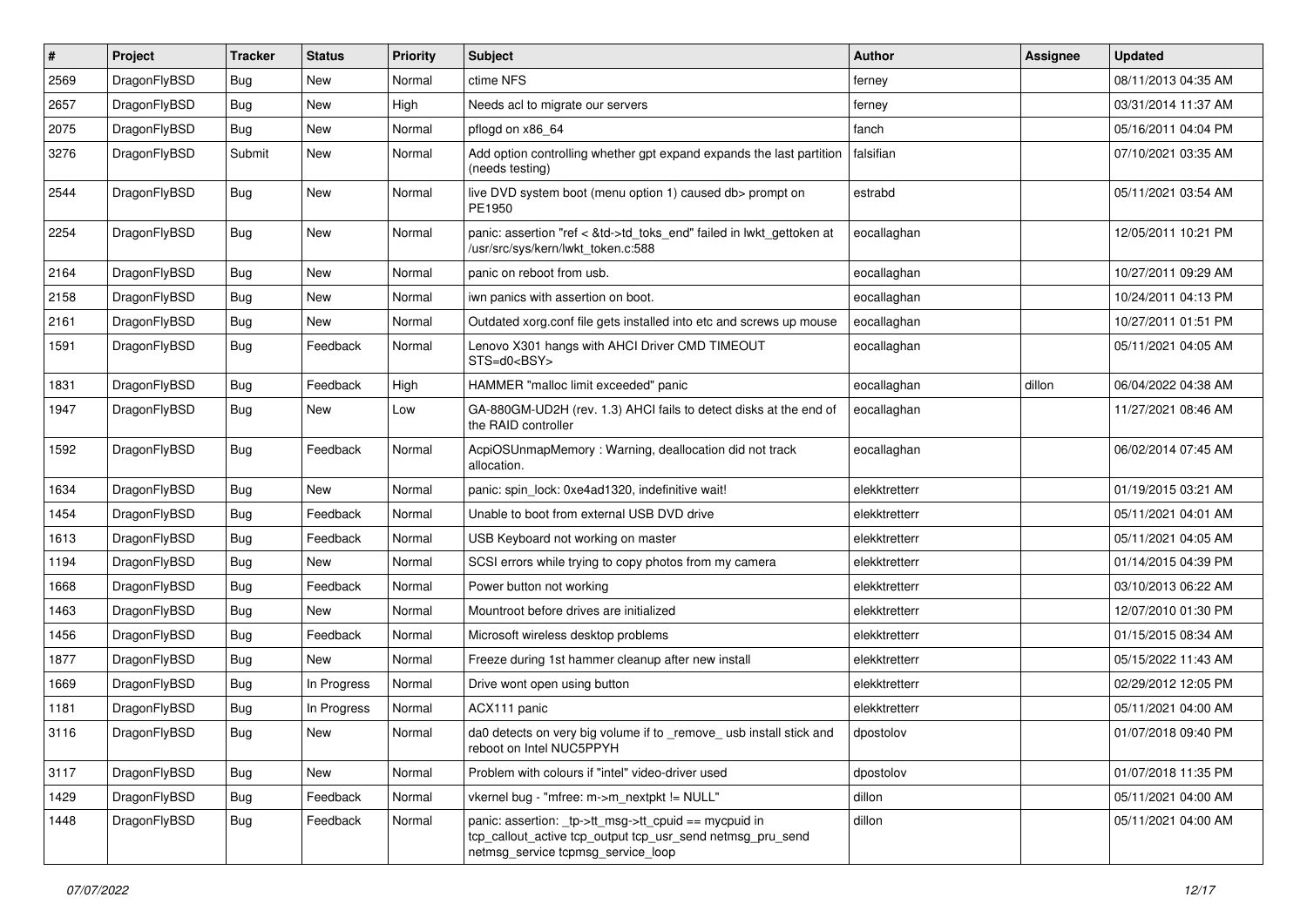| $\vert$ # | Project      | <b>Tracker</b> | <b>Status</b> | <b>Priority</b> | Subject                                                                                                | <b>Author</b> | Assignee | <b>Updated</b>      |
|-----------|--------------|----------------|---------------|-----------------|--------------------------------------------------------------------------------------------------------|---------------|----------|---------------------|
| 1336      | DragonFlyBSD | Bug            | In Progress   | Normal          | Still looking for reports of missed directory entries w/ HAMMER                                        | dillon        |          | 05/11/2021 04:00 AM |
| 1774      | DragonFlyBSD | Bug            | <b>New</b>    | Normal          | New IP header cleanup branch available for testing                                                     | dillon        |          | 05/15/2022 10:59 AM |
| 2708      | DragonFlyBSD | Bug            | New           | Normal          | unable to send TCP nor UDP on age(4) interface                                                         | dermiste      |          | 05/11/2021 03:54 AM |
| 3154      | DragonFlyBSD | Submit         | New           | Normal          | Update serial handling in bootloader                                                                   | ddegroot      | dillon   | 11/06/2018 11:21 PM |
| 3147      | DragonFlyBSD | Submit         | New           | Normal          | Enable headless installation                                                                           | ddegroot      |          | 10/09/2018 01:25 PM |
| 2790      | DragonFlyBSD | Submit         | <b>New</b>    | Low             | filedesc softrefs increment code factoring                                                             | dclink        |          | 02/21/2015 04:00 AM |
| 2721      | DragonFlyBSD | Submit         | Feedback      | Low             | Some few zalloc calls to objcache ones replacements                                                    | dclink        | tuxillo  | 05/11/2021 04:08 AM |
| 2717      | DragonFlyBSD | Submit         | Feedback      | Normal          | Out of range numeric handling                                                                          | dclink        | tuxillo  | 05/11/2021 04:08 AM |
| 3025      | DragonFlyBSD | Bug            | New           | Normal          | sys/dev/powermng/powernow/powernow.c:284: bad comparison?                                              | dcb           |          | 09/23/2017 07:45 AM |
| 3024      | DragonFlyBSD | Bug            | New           | Low             | sys/dev/netif/wi/if_wi.c:1090]: (style) Redundant condition                                            | dcb           |          | 04/11/2017 11:56 AM |
| 3076      | DragonFlyBSD | Bug            | New           | Normal          | sys/dev/netif/ig_hal/e1000_ich8lan.c:1594: sanity checking mixup ?                                     | dcb           |          | 10/11/2017 01:58 AM |
| 3022      | DragonFlyBSD | Bug            | New           | Normal          | sys/dev/netif/ath/ath/if ath.c:2142: strange bitmask?                                                  | dcb           |          | 04/11/2017 11:49 AM |
| 3021      | DragonFlyBSD | Bug            | In Progress   | Normal          | sys/dev/drm/i915/i915_gem_stolen.c:115]: (error) Signed integer<br>overflow for expression '65535<<20' | dcb           |          | 04/11/2017 12:46 PM |
| 3018      | DragonFlyBSD | Bug            | New           | Normal          | sys/bus/u4b/wlan/if_run.c:5464]: (style) Redundant condition                                           | dcb           |          | 04/11/2017 11:26 AM |
| 3011      | DragonFlyBSD | Bug            | In Progress   | Normal          | dragonfly/sys/dev/netif/re/re.c: suspicious code ?                                                     | dcb           |          | 07/29/2017 01:26 AM |
| 2414      | DragonFlyBSD | Bug            | In Progress   | Normal          | Lenovo S10 acpi freeze (not new)                                                                       | davshao       |          | 05/11/2021 04:13 AM |
| 2994      | DragonFlyBSD | Bug            | New           | Normal          | Intermittent boot hangs after git: hammer - HAMMER Version 7                                           | davshao       |          | 03/30/2017 02:06 PM |
| 2688      | DragonFlyBSD | Bug            | New           | Normal          | 67613368bdda7 Fix wrong checks for U4B presence Asrock Z77M<br>difficulty detecting USB keyboard       | davshao       |          | 06/28/2014 07:08 PM |
| 2652      | DragonFlyBSD | <b>Bug</b>     | New           | Normal          | 189a0ff3761b47  ix: Implement MSI-X support locks up Lenovo<br>S10 Intel Atom n270                     | davshao       |          | 05/14/2014 01:55 AM |
| 2835      | DragonFlyBSD | Bug            | New           | Normal          | /usr/include/c++/5.0/bits/c++locale.h likes<br>POSIX C SOURCE>=200809                                  | davshao       |          | 11/18/2015 03:40 AM |
| 3145      | DragonFlyBSD | Submit         | In Progress   | Normal          | Update libelf to FreeBSD 12 current and build as base library usable<br>by ports                       | davshao       | tuxillo  | 08/20/2021 03:58 PM |
| 3031      | DragonFlyBSD | Submit         | In Progress   | Normal          | Update drm/radeon to Linux 4.7.10 as much as possible                                                  | davshao       | ftigeot  | 08/19/2021 12:33 PM |
| 3243      | DragonFlyBSD | Bug            | <b>New</b>    | Normal          | SMART status not reported properly for SSD disks                                                       | daftaupe      |          | 09/09/2020 11:03 PM |
| 3227      | DragonFlyBSD | Submit         | New           | Normal          | Add HAMMER2 instructions in the installation medium README                                             | daftaupe      |          | 03/26/2020 03:34 PM |
| 2687      | DragonFlyBSD | Bug            | New           | Normal          | natacontrol software RAID in installer                                                                 | csmelosky     |          | 06/22/2014 12:03 PM |
| 742       | DragonFlyBSD | Bug            | In Progress   | Normal          | umount problems with multiple mounts                                                                   | corecode      | tuxillo  | 06/25/2022 04:02 AM |
| 731       | DragonFlyBSD | <b>Bug</b>     | New           | Normal          | system freeze on "slice too large"                                                                     | corecode      | tuxillo  | 06/25/2022 04:01 AM |
| 901       | DragonFlyBSD | <b>Bug</b>     | Feedback      | Normal          | route show needs to get data from all cpus                                                             | corecode      | tuxillo  | 05/11/2021 03:50 AM |
| 1440      | DragonFlyBSD | <b>Bug</b>     | New           | Normal          | ptrace/gdb doesn't work after process blocks SIGTRAP                                                   | corecode      | tuxillo  | 05/11/2021 03:52 AM |
| 847       | DragonFlyBSD | <b>Bug</b>     | Feedback      | Normal          | processes getting stuck on mount point                                                                 | corecode      | tuxillo  | 05/11/2021 03:50 AM |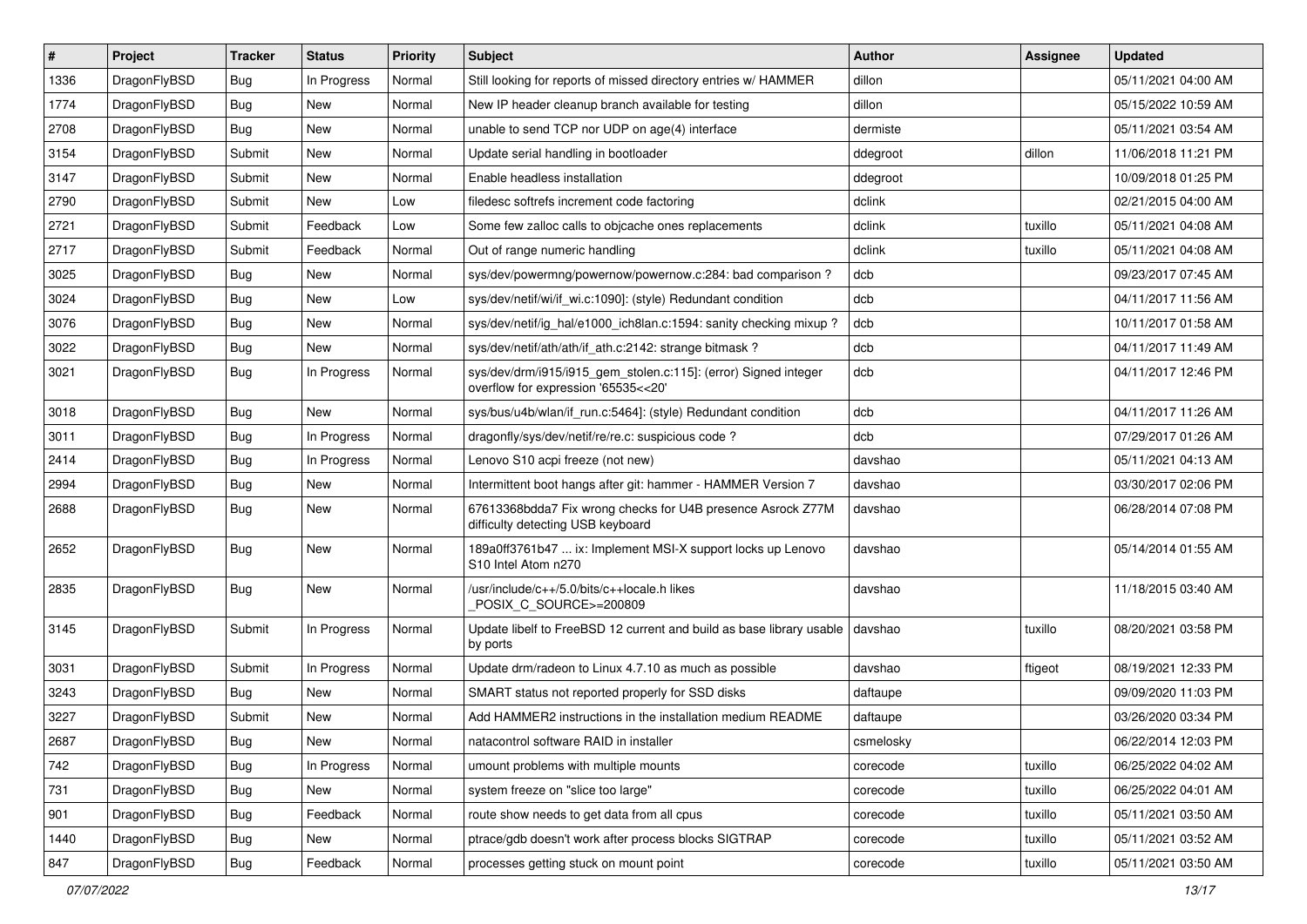| $\pmb{\#}$ | Project      | <b>Tracker</b> | <b>Status</b> | <b>Priority</b> | Subject                                                                                                       | <b>Author</b> | <b>Assignee</b> | <b>Updated</b>      |
|------------|--------------|----------------|---------------|-----------------|---------------------------------------------------------------------------------------------------------------|---------------|-----------------|---------------------|
| 1583       | DragonFlyBSD | Bug            | In Progress   | Normal          | panic: assertion: cursor->trans->sync_lock_refs > 0 in<br>hammer_recover_cursor                               | corecode      | tuxillo         | 05/11/2021 03:53 AM |
| 1030       | DragonFlyBSD | <b>Bug</b>     | In Progress   | Normal          | msdosfs umount panic                                                                                          | corecode      | tuxillo         | 05/11/2021 03:51 AM |
| 1538       | DragonFlyBSD | Bug            | <b>New</b>    | Low             | mountroot should probe file systems                                                                           | corecode      | alexh           | 11/24/2010 06:35 PM |
| 1556       | DragonFlyBSD | <b>Bug</b>     | <b>New</b>    | Normal          | many processes stuck in "hmrrcm", system unusable                                                             | corecode      | tuxillo         | 05/11/2021 03:52 AM |
| 1528       | DragonFlyBSD | <b>Bug</b>     | In Progress   | Normal          | ktrace does not show proper return values for pipe(2)                                                         | corecode      | tuxillo         | 05/11/2021 03:52 AM |
| 911        | DragonFlyBSD | <b>Bug</b>     | Feedback      | Normal          | kldload/kernel linker can exceed malloc reserve and panic system                                              | corecode      | tuxillo         | 05/11/2021 03:51 AM |
| 1475       | DragonFlyBSD | <b>Bug</b>     | In Progress   | Normal          | kernel blocks with low memory and syscons setting a high res mode<br>' scrollback                             | corecode      | tuxillo         | 05/11/2021 03:52 AM |
| 1474       | DragonFlyBSD | Bug            | <b>New</b>    | Normal          | ithread 1 unexpectedly rescheduled                                                                            | corecode      | tuxillo         | 05/11/2021 03:52 AM |
| 1307       | DragonFlyBSD | <b>Bug</b>     | In Progress   | Normal          | hammer tid -2 shows unexpected result                                                                         | corecode      |                 | 10/18/2016 05:29 PM |
| 781        | DragonFlyBSD | Bug            | In Progress   | Normal          | fdisk uses wrong geometry on usb flash drives                                                                 | corecode      | tuxillo         | 05/11/2021 03:50 AM |
| 1547       | DragonFlyBSD | <b>Bug</b>     | In Progress   | Normal          | disklabel64 automatic sizing                                                                                  | corecode      | tuxillo         | 05/11/2021 03:52 AM |
| 1584       | DragonFlyBSD | Bug            | In Progress   | Normal          | can't use ssh from jail: debug1: read_passphrase: can't open<br>/dev/tty: Device busy                         | corecode      | tuxillo         | 05/11/2021 03:53 AM |
| 1587       | DragonFlyBSD | <b>Bug</b>     | Feedback      | Normal          | can't gdb across fork                                                                                         | corecode      | tuxillo         | 05/11/2021 03:54 AM |
| 1442       | DragonFlyBSD | <b>Bug</b>     | New           | Normal          | blocking SIGSEGV and triggering a segment violation produces an<br>all CPU consuming process                  | corecode      | tuxillo         | 05/11/2021 03:52 AM |
| 1287       | DragonFlyBSD | Bug            | Feedback      | Normal          | altg configuration doesn't work                                                                               | corecode      | tuxillo         | 05/11/2021 03:51 AM |
| 341        | DragonFlyBSD | Bug            | New           | Normal          | Vinum erroneously repors devices as busy                                                                      | corecode      | swildner        | 01/21/2012 04:50 AM |
| 1469       | DragonFlyBSD | <b>Bug</b>     | In Progress   | Normal          | Hammer history security concern                                                                               | corecode      | tuxillo         | 05/11/2021 03:52 AM |
| 1198       | DragonFlyBSD | <b>Bug</b>     | <b>New</b>    | High            | DDB loops panic in db read bytes                                                                              | corecode      | tuxillo         | 05/11/2021 03:51 AM |
| 1481       | DragonFlyBSD | Bug            | Feedback      | Normal          | panic: assertion: kva p(buf) in soopt from kbuf (after ipfw pipe<br>show, 2.2.1-R)                            | combiner      |                 | 05/11/2021 04:01 AM |
| 2736       | DragonFlyBSD | Bug            | <b>New</b>    | High            | kernel panics on acpi timer probe function                                                                    | cnb           |                 | 05/11/2021 03:55 AM |
| 2735       | DragonFlyBSD | Bug            | <b>New</b>    | Urgent          | iwn panics SYSSASSERT                                                                                         | cnb           |                 | 05/11/2021 03:55 AM |
| 3280       | DragonFlyBSD | Bug            | <b>New</b>    | Normal          | KMS console and i915(4) not working in 6.0                                                                    | cmusser       |                 | 07/10/2021 03:35 AM |
| 3139       | DragonFlyBSD | Bug            | <b>New</b>    | Normal          | USB Mouse Does Not Work in DragonflyBSD guest on VirtualBox                                                   | chiguy1256    |                 | 06/24/2018 10:14 PM |
| 2859       | DragonFlyBSD | <b>Bug</b>     | <b>New</b>    | Low             | Installer configuration menu always highlights "Select timezone", no<br>matter which step was last completed. | cgag          |                 | 12/02/2015 01:54 PM |
| 2858       | DragonFlyBSD | Bug            | New           | Low             | Installer "Local or UTC" question should have "No" selected by<br>default.                                    | cgag          |                 | 12/02/2015 01:18 PM |
| 3143       | DragonFlyBSD | <b>Bug</b>     | New           | Normal          | assertion "0" failed in hammer2_inode_xop_chain_sync                                                          | cbin          |                 | 07/18/2018 12:50 PM |
| 1618       | DragonFlyBSD | Bug            | Feedback      | Normal          | collision for 'struct pmap' when using RPC and <sys user.h=""></sys>                                          | carenas       |                 | 05/11/2021 04:05 AM |
| 2265       | DragonFlyBSD | Bug            | New           | Normal          | mbsrtowcs does not properly handle invalid mbstate_t in ps                                                    | c.turner1     | swildner        | 01/10/2012 07:56 PM |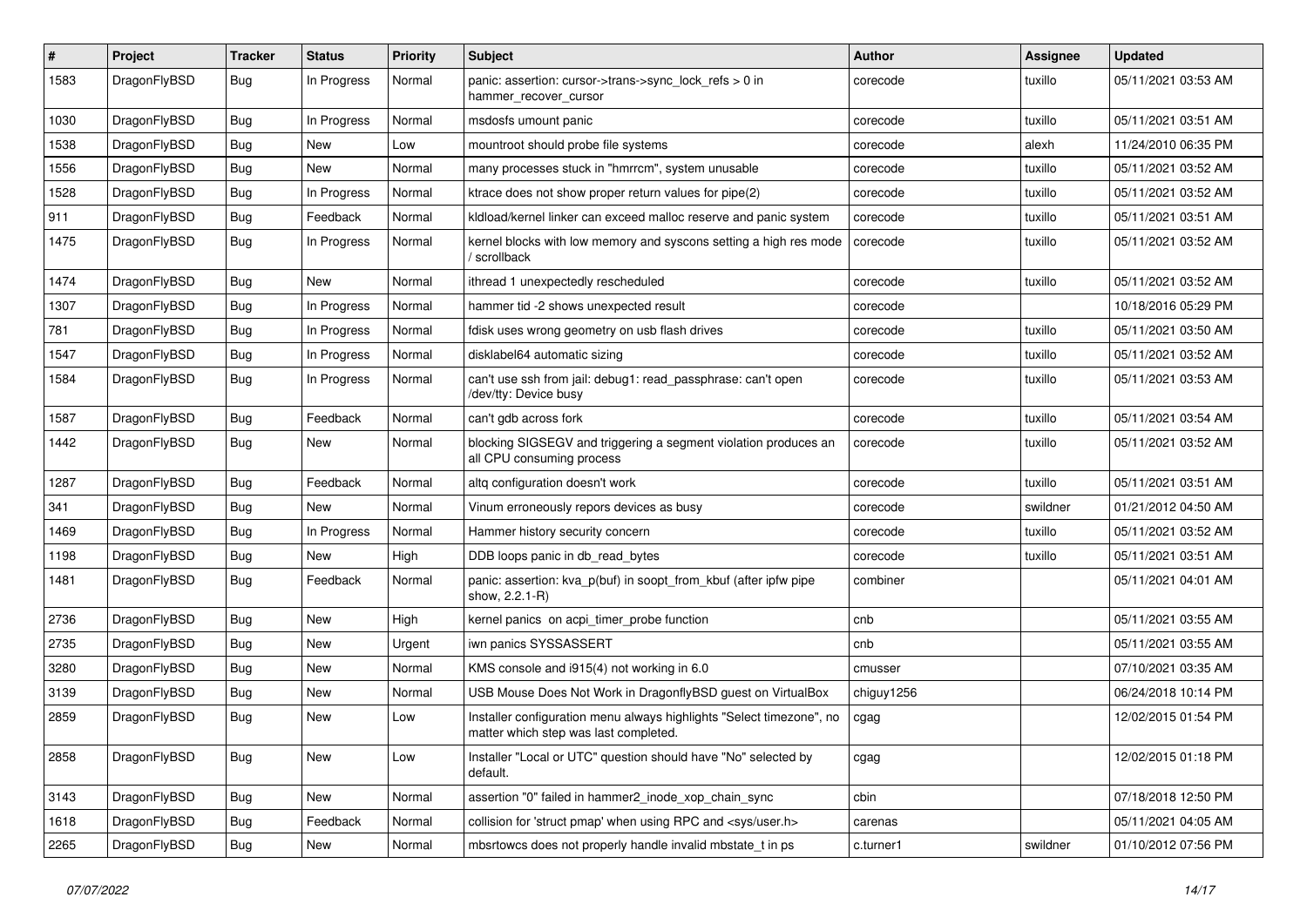| $\vert$ # | Project      | <b>Tracker</b> | <b>Status</b> | <b>Priority</b> | <b>Subject</b>                                                                                                               | <b>Author</b>      | <b>Assignee</b> | <b>Updated</b>      |
|-----------|--------------|----------------|---------------|-----------------|------------------------------------------------------------------------------------------------------------------------------|--------------------|-----------------|---------------------|
| 2319      | DragonFlyBSD | <b>Bug</b>     | <b>New</b>    | Normal          | crypt/passwd forward compat                                                                                                  | c.turner1          |                 | 02/28/2012 12:39 PM |
| 725       | DragonFlyBSD | Bug            | In Progress   | Low             | 'make distribution' fails w/'ro' /usr/obj                                                                                    | c.turner           |                 | 03/09/2013 01:01 PM |
| 2115      | DragonFlyBSD | <b>Bug</b>     | <b>New</b>    | Normal          | [msk] system freeze after receive some paquet                                                                                | bsdsx              |                 | 08/22/2011 10:22 AM |
| 1521      | DragonFlyBSD | Bug            | Feedback      | Normal          | amd64 2.4 livecd won't mount root at boot                                                                                    | bolapara           |                 | 01/28/2018 03:45 AM |
| 1594      | DragonFlyBSD | <b>Bug</b>     | <b>New</b>    | Normal          | Kernel panic during boot from Live CD on Dell E6400                                                                          | bodie              |                 | 05/11/2021 03:54 AM |
| 3110      | DragonFlyBSD | <b>Bug</b>     | <b>New</b>    | Normal          | crash with ipfw3 under load                                                                                                  | bnegre82           |                 | 12/09/2017 06:22 AM |
| 3101      | DragonFlyBSD | Bug            | <b>New</b>    | Low             | PFI CGI install not working in dragonflybsd 5.0.1 USB install                                                                | bnegre82           |                 | 05/11/2021 04:14 AM |
| 1882      | DragonFlyBSD | <b>Bug</b>     | <b>New</b>    | Low             | Idea for handling new USB vendor/device codes                                                                                | bmk                |                 | 10/20/2010 12:15 PM |
| 3282      | DragonFlyBSD | Bug            | New           | Normal          | unexpected errno value from fopen()                                                                                          | bhaible            |                 | 07/10/2021 03:34 AM |
| 3283      | DragonFlyBSD | <b>Bug</b>     | <b>New</b>    | Normal          | mknodat() cannot create FIFOs                                                                                                | bhaible            |                 | 07/10/2021 03:34 AM |
| 3284      | DragonFlyBSD | Bug            | <b>New</b>    | Normal          | Wrong towlower() result for U+038A                                                                                           | bhaible            |                 | 07/10/2021 03:34 AM |
| 3281      | DragonFlyBSD | Bug            | <b>New</b>    | Normal          | Crash after leaving unattended for a while                                                                                   | bhaible            |                 | 07/10/2021 03:32 AM |
| 1718      | DragonFlyBSD | Bug            | Feedback      | Normal          | IDE disk drive not detected by x86 64 2.6.1 Live CD                                                                          | bcox               |                 | 11/27/2021 08:25 AM |
| 3132      | DragonFlyBSD | Bug            | <b>New</b>    | Low             | unifdef mined                                                                                                                | bcallah            |                 | 04/26/2018 08:34 PM |
| 331       | DragonFlyBSD | Bug            | In Progress   | Normal          | ftpsesame (aka Bridging S01E03)                                                                                              | bastyaelvtars      |                 | 03/09/2013 12:28 PM |
| 2107      | DragonFlyBSD | Bug            | <b>New</b>    | Normal          | 2.10.1 sata dvd drive issue                                                                                                  | ausppc             |                 | 07/31/2011 08:41 PM |
| 1148      | DragonFlyBSD | <b>Bug</b>     | In Progress   | Low             | BCM4311 wireless network adapter detected but not functional                                                                 | archimedes.gaviola |                 | 05/11/2021 04:00 AM |
| 3209      | DragonFlyBSD | Bug            | <b>New</b>    | Normal          | svc has some minor bugs                                                                                                      | arcade@b1t.name    |                 | 10/24/2019 09:08 AM |
| 2877      | DragonFlyBSD | <b>Bug</b>     | <b>New</b>    | Low             | sed fails when working with UTF-8 locale and non-UTF symbols                                                                 | arcade@b1t.name    |                 | 12/30/2015 11:20 AM |
| 2882      | DragonFlyBSD | Bug            | <b>New</b>    | Low             | bridge sends packets from individual interfaces                                                                              | arcade@b1t.name    |                 | 01/09/2016 12:43 PM |
| 2878      | DragonFlyBSD | <b>Bug</b>     | <b>New</b>    | Low             | [fix] CCVER problem when using clang and cpu extensions<br>(intrinsics)                                                      | arcade@b1t.name    |                 | 06/24/2016 04:25 AM |
| 3311      | DragonFlyBSD | <b>Bug</b>     | <b>New</b>    | Low             | TrueCrypt support may cause kernel crash                                                                                     | arcade@b1t.name    |                 | 04/29/2022 06:19 AM |
| 3278      | DragonFlyBSD | <b>Bug</b>     | <b>New</b>    | Normal          | Second screen image is distorted                                                                                             | arcade@b1t.name    |                 | 07/10/2021 03:36 AM |
| 2520      | DragonFlyBSD | <b>Bug</b>     | <b>New</b>    | Normal          | panic: assertion "IS SERIALIZED((ifp->if serializer))" failed in<br>if default serialize assert at /usr/src/sys/net/if.c:437 | ano                |                 | 03/09/2013 12:14 AM |
| 2329      | DragonFlyBSD | <b>Bug</b>     | New           | Normal          | ibm x3550 & acpi                                                                                                             | ano                |                 | 06/03/2014 11:37 AM |
| 1921      | DragonFlyBSD | <b>Bug</b>     | In Progress   | Normal          | we miss mlockall                                                                                                             | alexh              | tuxillo         | 06/18/2022 04:08 AM |
| 1714      | DragonFlyBSD | Bug            | <b>New</b>    | Low             | hwpmc                                                                                                                        | alexh              | swildner        | 08/18/2012 02:03 PM |
| 1824      | DragonFlyBSD | <b>Bug</b>     | Feedback      | Normal          | kernel panic, x86, 2.7.3.859.ge5104                                                                                          | akirchhoff135014   |                 | 03/10/2013 07:49 AM |
| 2210      | DragonFlyBSD | <b>Bug</b>     | <b>New</b>    | Normal          | Bugtracker cannot assign default project for new users                                                                       | ahuete.devel       |                 | 11/17/2011 11:30 AM |
| 3300      | DragonFlyBSD | Bug            | <b>New</b>    | Normal          | Running Xvnc from TigerVNC package through the INETD daemon<br>in TCP WAIT mode fails hard                                   | adrian             |                 | 01/08/2022 04:25 AM |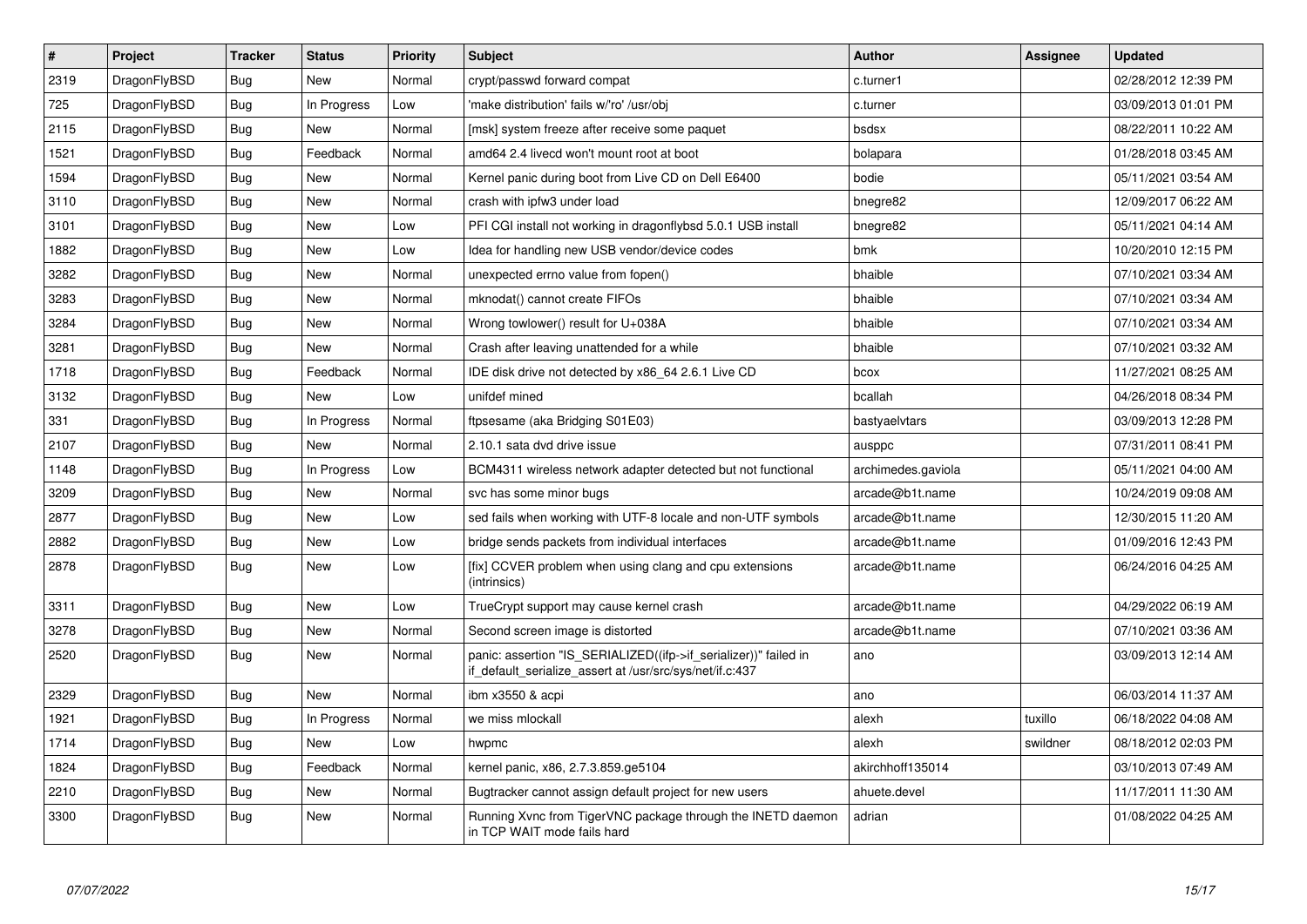| $\#$ | Project      | <b>Tracker</b> | <b>Status</b> | <b>Priority</b> | Subject                                                                                                              | Author             | Assignee | <b>Updated</b>      |
|------|--------------|----------------|---------------|-----------------|----------------------------------------------------------------------------------------------------------------------|--------------------|----------|---------------------|
| 3301 | DragonFlyBSD | Bug            | <b>New</b>    | Normal          | Gkrellm from the packages is not showing logged in users in main<br>window, logged in users always $== 0$            | adrian             |          | 01/08/2022 04:24 AM |
| 3299 | DragonFlyBSD | <b>Bug</b>     | In Progress   | Normal          | DragonFlyBSD reports utterly wrong uptime (most of the time, right<br>after booting in)                              | adrian             |          | 11/11/2021 01:43 PM |
| 2250 | DragonFlyBSD | <b>Bug</b>     | <b>New</b>    | Normal          | Kernel panic                                                                                                         | adamk              |          | 11/23/2018 01:10 AM |
| 1941 | DragonFlyBSD | <b>Bug</b>     | <b>New</b>    | Normal          | wlan config crash                                                                                                    | abandon.every.hope |          | 12/24/2010 07:54 PM |
| 2852 | DragonFlyBSD | <b>Bug</b>     | <b>New</b>    | Normal          | Hammer File System - hangs on undo during system boot / mount -<br>will not recover on DragonFlyBSD newer than 3.6.0 | abale              |          | 05/11/2021 04:07 AM |
| 3120 | DragonFlyBSD | <b>Bug</b>     | <b>New</b>    | Normal          | Intel AC 8260 firmware does not load                                                                                 | Vintodrimmer       |          | 08/28/2018 03:30 AM |
| 3219 | DragonFlyBSD | <b>Bug</b>     | <b>New</b>    | Normal          | x11/xorg port can not be build                                                                                       | <b>UlasSAYGIN</b>  |          | 03/31/2020 08:57 AM |
| 3240 | DragonFlyBSD | <b>Bug</b>     | <b>New</b>    | High            | compile error because of openssl with /usr/dports/security/rhash for<br>mysql 8 install                              | <b>UlasSAYGIN</b>  |          | 06/04/2020 08:05 AM |
| 2595 | DragonFlyBSD | <b>Bug</b>     | <b>New</b>    | Normal          | DragonFly 3.4.3 crashes on SUN Blade X6250 with Qlogic ISP 2432<br>FC card                                           | Turvamies          |          | 10/07/2013 11:53 AM |
| 2493 | DragonFlyBSD | Bug            | <b>New</b>    | Normal          | vidcontrol: invalid video mode name                                                                                  | Svarov             |          | 01/24/2013 09:55 AM |
| 1246 | DragonFlyBSD | <b>Bug</b>     | <b>New</b>    | Normal          | bad resolution (monitor desync) with livedvd                                                                         | Przem0l            |          | 02/18/2014 06:29 AM |
| 2499 | DragonFlyBSD | <b>Bug</b>     | In Progress   | Urgent          | DRAGONFLY_3_2 lockd not responding correctly                                                                         | Nerzhul            |          | 01/22/2013 12:47 PM |
| 3006 | DragonFlyBSD | Bug            | New           | Normal          | boot0cfg: panic in kern_udev.c in function _udev_dict_set_cstr when<br>installing in VirtualBox                      | MichiGreat         |          | 04/01/2017 02:22 PM |
| 1850 | DragonFlyBSD | Bug            | <b>New</b>    | Normal          | volume-add on hammer root fs panic                                                                                   | Johannes.Hofmann   |          | 04/18/2019 04:27 AM |
| 2453 | DragonFlyBSD | Bug            | <b>New</b>    | Normal          | panic: assertion "gd->gd_spinlocks == 0" failed                                                                      | Johannes.Hofmann   |          | 11/12/2012 12:54 PM |
| 1700 | DragonFlyBSD | Submit         | In Progress   | Normal          | skip boot2 menu on <enter></enter>                                                                                   | Johannes.Hofmann   | tuxillo  | 05/15/2022 08:35 AM |
| 2620 | DragonFlyBSD | Bug            | <b>New</b>    | Normal          | moused problem                                                                                                       | FilippoMo          |          | 12/20/2013 10:32 AM |
| 2618 | DragonFlyBSD | <b>Bug</b>     | New           | Normal          | mouse problem on RELEASE-3_6_0                                                                                       | FilippoMo          |          | 12/20/2013 03:26 AM |
| 2617 | DragonFlyBSD | <b>Bug</b>     | Feedback      | Normal          | Possible issue with wireless mouse on 3.6 release                                                                    | FilippoMo          |          | 01/14/2015 03:42 PM |
| 989  | DragonFlyBSD | Bug            | <b>New</b>    | Normal          | installer/fdisk trouble with wrapped values                                                                          | Discodestroyer     |          | 02/18/2014 06:27 AM |
| 2806 | DragonFlyBSD | <b>Bug</b>     | <b>New</b>    | Normal          | failed to configure a link-local address on ath0 (errno = 22)                                                        | Chingyuan          |          | 05/25/2021 01:00 AM |
| 2870 | DragonFlyBSD | <b>Bug</b>     | New           | High            | Broken text and icons when glamor acceleration is used                                                               | 375gnu             | ftigeot  | 01/31/2016 12:13 AM |
| 2297 | DragonFlyBSD | <b>Bug</b>     | <b>New</b>    | Normal          | strange NFS (client) error messages / problems                                                                       | Anonymous          |          | 02/19/2012 02:59 PM |
| 2292 | DragonFlyBSD | Bug            | New           | Normal          | re interface with jumbo frames (mtu larger than 1500) hangs after<br>some traffic                                    | Anonymous          |          | 01/31/2012 12:11 AM |
| 1397 | DragonFlyBSD | <b>Bug</b>     | Feedback      | Normal          | jobs -I output inconsistency when called from script                                                                 | Anonymous          | tuxillo  | 05/15/2022 05:07 AM |
| 1390 | DragonFlyBSD | <b>Bug</b>     | In Progress   | Normal          | Use id_t type for {get,set}priority()                                                                                | Anonymous          | tuxillo  | 07/05/2019 02:18 AM |
| 1695 | DragonFlyBSD | <b>Bug</b>     | New           | Normal          | NFS-related system breakdown                                                                                         | Anonymous          |          | 04/10/2014 12:35 AM |
| 2052 | DragonFlyBSD | <b>Bug</b>     | New           | Normal          | Kernel panic: CPU APIC ID out of range                                                                               | Anonymous          |          | 05/02/2011 11:06 AM |